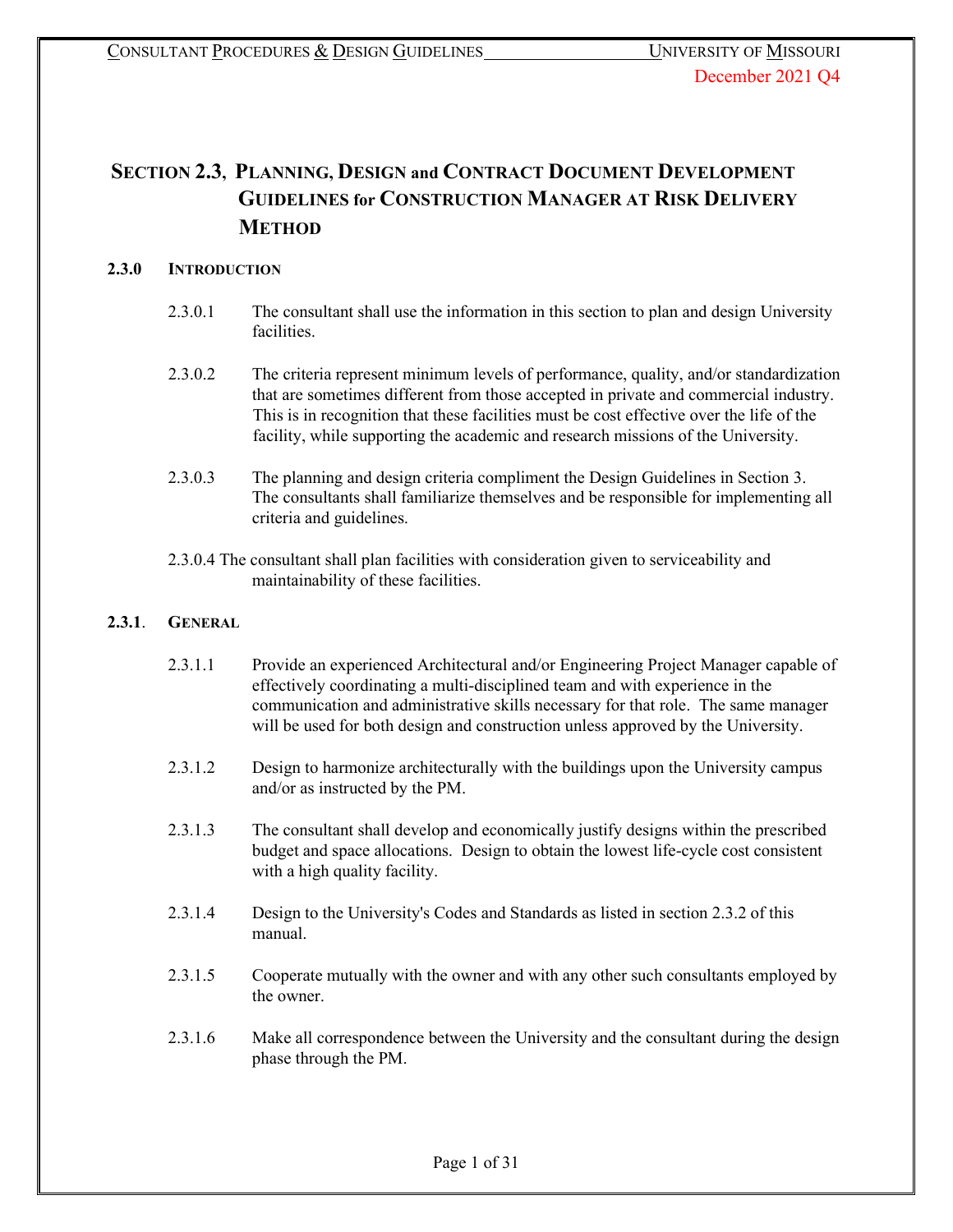## **2.3.2 BUILDING CODES AND STANDARDS FOR UNIVERSITY FACILITIES**

- 2.3.2.1 Basic Building Code Policy
	- 2.3.2.1.1 All University facilities shall comply with the International Code Council [ICC] Codes.
	- 2.3.2.1.2 Codes and standards required by accreditation agencies, such as the Joint Commission for Accreditation of Hospitals (JCAHO) will also be used unless the ICC requirements are more stringent.
	- 2.3.2.1.3 In the event that special design features and/or construction systems are not covered in the ICC codes, the applicable edition of the National Fire Protection Association [NFPA] family of standards and/or the NFPA 101 Life Safety Code shall be used.
	- 2.3.2.1.4 The UM FPD web site contains a list of the versions of the codes and standards that are applicable for the current calendar year.
- 2.3.2.2 **Codes** that apply to University design & construction.
	- 1. ICC International Building Code and reference standards
	- 2. ICC International Fire Code
	- 3. ICC International Plumbing Code
	- 4. ICC International Mechanical Code
	- 5. ICC Existing Building Code (for Repairs, and Level 1 & 2 alterations only, with preapproval from the AHJ)
	- 6. ICC International Fuel Gas Code
	- 7. ICC International Swimming Pool and Spa Code
	- 8. NFPA 13 Installation of Fire Sprinkler Systems

9. NFPA 14 Standard for the Installation of Standpipe, Private Hydrants and Hose Systems.

10. NFPA 20 Standard for the Installation of Stationary Fire Pumps for Fire Protection

11. NFPA 45 Standard on Fire Protection for Laboratories Using Chemicals 12. NFPA 51B Standard for Fire Prevention During Welding, Cutting, and Other Hot Work

13. NFPA 70 National Electric Code (NEC)

14. NFPA 72 National Fire Alarm Code

15. NFPA 90A Installation of Air Conditioning and Ventilating Systems

16. NFPA 110 Standard for Emergency and Standby Power Systems

17. NFPA 150 Fire and Life Safety in Animal Housing Facilities

18. ADA Standards for Accessible Design (DOJ)

19. NFPA 101 Life Safety Code (as noted in 2.3.2.1.3 above)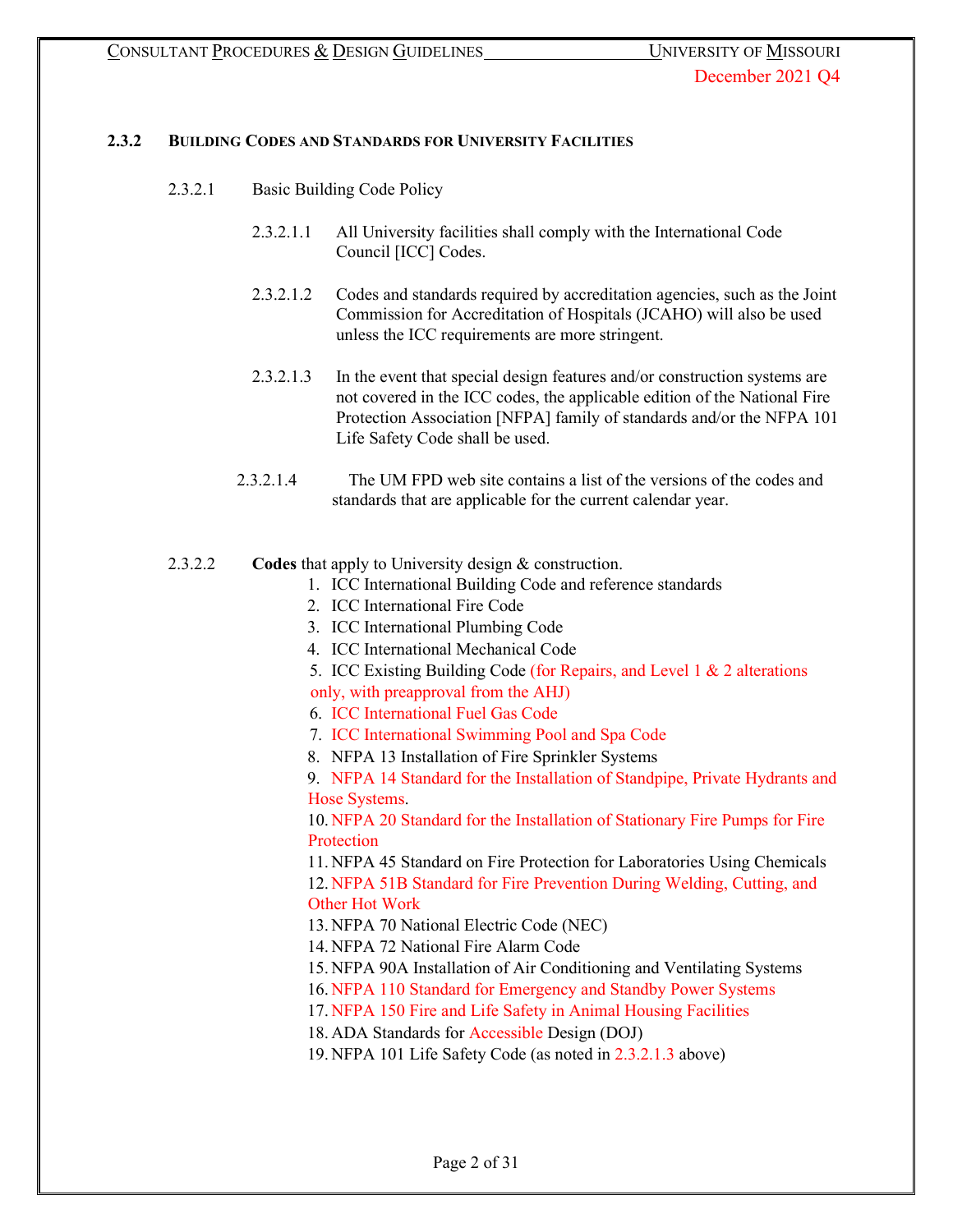20. American Society of Mechanical Engineers (ASME) Safety Code of Elevators and Escalators A17.1 and other codes as adopted by The Missouri Division of Fire Safety, Elevator Safety Unit.

- 2.3.2.3 **Standards** that apply to University design & construction.
	- 1. National Fire Protection Association (NFPA) standards
	- 2. Missouri Standard Specification for Highway Construction, Missouri State Highway Commission
	- 3. American Concrete Institute (ACI)
	- 4. American National Standards Institute (ANSI)
	- 5. American Refrigeration Institute (ARI)
	- 6. American Society for Testing and Materials (ASTM)
	- 7. Underwriter's Laboratories, Inc. (UL), Federal Specifications
	- 8. National Electrical Manufacturers Association (NEMA)
	- 9. Williams Steiger Occupational Safety and Health Act of 1970 (OSHA)
	- 10. American Society of Heating Refrigeration & Air Conditioning Engineers (ASHRAE)
- 2.3.2.4 Automatic Fire Suppression Systems. All new buildings will be designed with automatic fire suppression systems throughout. Exceptions to this requirement may be granted by the UM Director of Facilities Planning & Development for facilities such as garages, temporary facilities, etc. Work to existing facilities will be designed to meet code. However, it is highly recommended to provide automatic fire suppression systems as a part of major renovation projects.
- 2.3.2.5 The Authority Having Jurisdiction [AHJ] as referred to in the building codes is the UM Director of Facilities Planning & Development, University of Missouri System. All requests for the AHJ will be made through the Project Manager to the UM Director of Facilities Planning & Development.
- 2.3.2.6 Code Change Administration
	- 2.3.2.6.1 Changes to the ICC Code will be implemented by the January 1 following issuance. Changes to the NFPA, and other listed standards, will be adopted similarly as the ICC code. Revisions to ADA Standards will be implemented immediately.
	- 2.3.2.6.2 Projects with Design Development approval will not be required to incorporate subsequent code revisions, with the following exceptions:
		- 1. Projects where construction does not begin within 18 months of approval of design development documents or within 12 months of approval of final construction documents will be revised to incorporate subsequent code revisions.
		- 2. Changes, which significantly improve the access, health, and safety of building occupants, will be incorporated into all projects.
	- 2.1.2.6.3 The University will notify Consultants engaged in University design work of any code revisions in writing. The Consultant shall promptly advise the University Project Manager of any implications of a code revision to the design work. Any resulting abandoned work resulting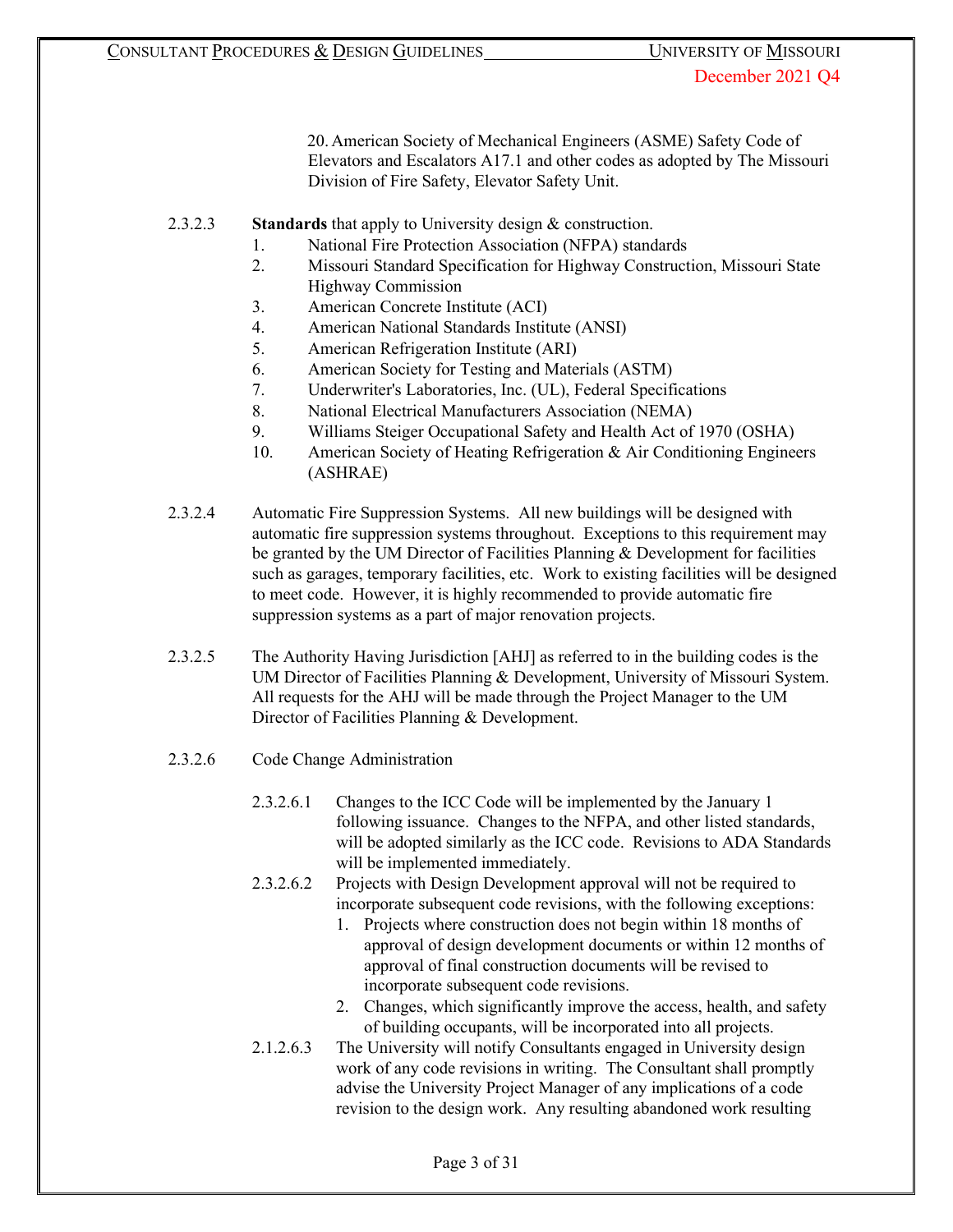from a University code revision may be eligible as an additional service under the Consultant's agreement.

- 2.3.2.7 The University's general policy is not to deviate from the adopted codes. Consultant must certify in writing on the contract document that the project has been designed in compliance with the University codes, see section 2.3.6 Contract Documents for additional information.
- 2.3.2.8 Variance Procedures
	- 2.3.2.8.1 Consultant must request approval of any code variances in writing through the University Project Manager (PM) to the UM Director of Facilities Planning & Development. The University AHJ will issue a written ruling on all requests. A code variance request must include:
		- 1. An explanation of the situation, the applicable codes, and the reason why code compliance is not possible. Copies of referenced codes, informational sketches, drawings, calculations, and other supporting material should be attached to the request.
		- 2. A discussion and recommendation related to the impact on building use and occupant safety.
		- 3. A discussion and recommendation of equivalent systems available and cost implications of each.
- 2.3.2.9 Code Compliance Report
	- 2.3.2.9.1 All projects require a Code Compliance Report. The Consultant shall perform a project code analysis before the completion of design development, but preferably during the schematic design phase. As the design proceeds, the consultant shall update the code information. The UM Code Compliance Report may vary in size and detail depending on the size of the project. At a minimum it must include basic information about the project as it relates to the applicable building codes. The basic information required includes the following:
		- 1. Title Sheet with project name, number, location, list of consultants
		- 2. List of applicable codes
		- 3. Occupancy classification (describe separated or non-separated if mixed occupancy)
		- 4. Type of construction
		- 5. Building area (each story and total building area) and height (stories/feet)
		- 6. Whether fire sprinklers will be installed, and which NFPA sprinkler standard is being followed
		- 7. Whether incidental or accessory use provisions will be employed
		- 8. Allowable area calculations
		- 9. Means of egress information
		- 10. Fire resistance of structural elements
		- 11. Seismic Design Category
		- 12. Plumbing fixture counts and calculations
		- 13. ASHRAE 90.1 Calculations
		- 14. ASHRAE 62.1 Ventilation Calculations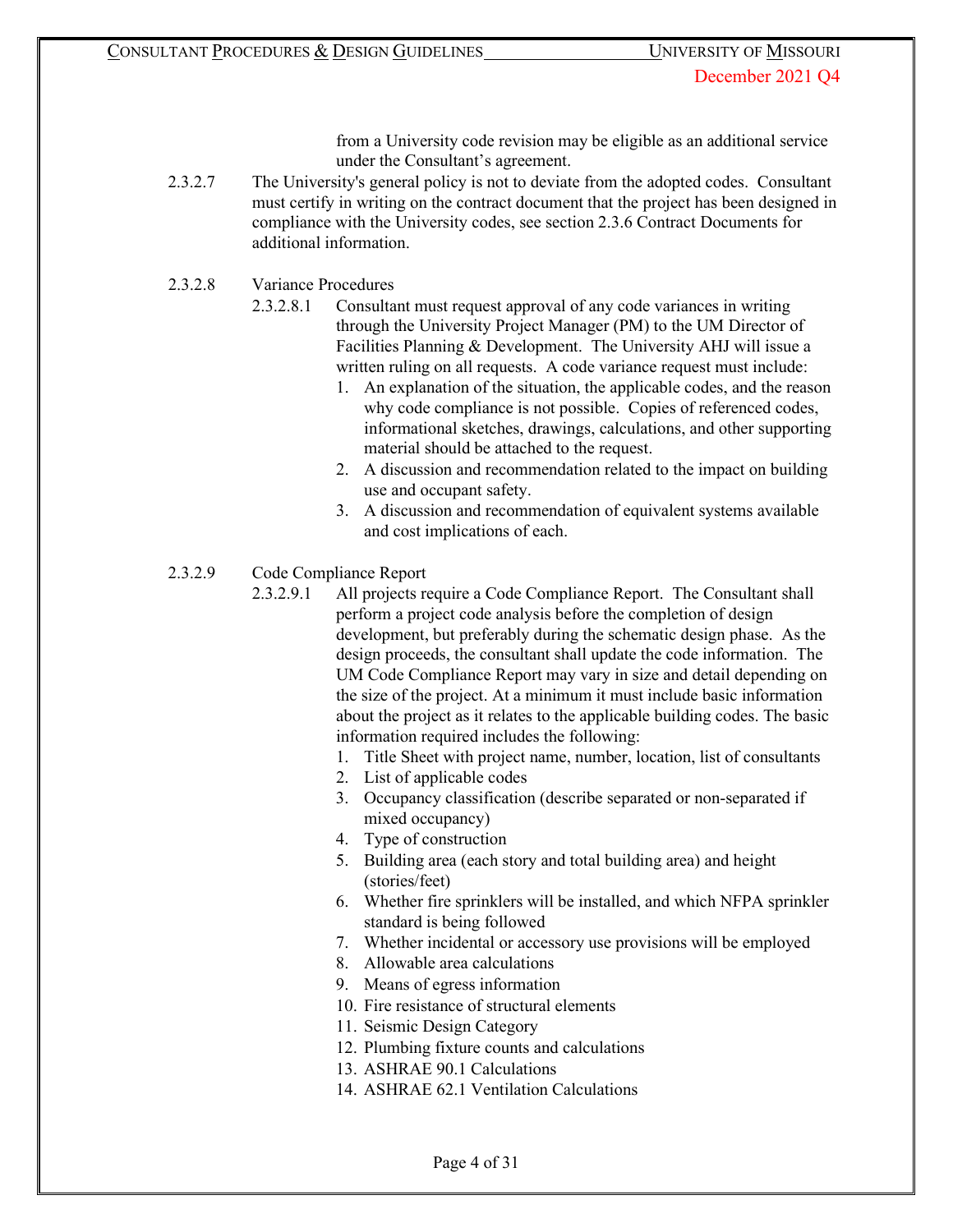# 2.3.2.9.2 Other Code Compliance Report Requirements:

- 1. In a mixed occupancy building, a floor plan showing the different occupancies in a building is required to describe the locations and treatment of the different uses. If the building is a separated occupancy building, the ratio calculations required by the code should be provided. For a non-separated occupancy building, the allowable height and area calculations for the most restrictive occupancy must be provided to support the design.
- 2. Means of egress information includes the location, construction, size, and character of the means of egress. Every floor and all rooms and spaces must be shown on egress floor plans. Occupant loads and how they were determined must be provided. Show the number of occupants passing through egress components to confirm the egress capacity. The common path of egress and travel distances must be shown on the egress plans.
- 3. Fire-resistance rating construction requirements for the building based on the type of construction must be provided. If the means of egress includes fire-resistance rated construction, the ratings and locations of these components must be shown on the egress plan.
- 2.3.2.9.3 All calculations shall include all design assumptions.
- 2.3.2.9.4 The code analysis will note any potential nonconforming construction. The Consultant may employ a Code Consultant to augment their design team. Failure of design work to meet the established University basic building code will result in redesign at no cost to the Owner.
- 2.3.2.10 The University may employ an Independent Code Consultant to review designs for code compliance. This does not relive the Consultant from responsibility to design to code. On major projects, a follow-up code analysis will be performed on design development and contract documents submittals.

# **2.3.3 BASIS OF DESIGN**

## 2.3.3.1 General

- 2.3.3.1.1 The Basis of Design shall be an electronic document created in Adobe Acrobat which contains the pertinent sections as listed in this sub-section. The Basis of Design is intended to be a repository for documentation relating to the design of a project. Therefore, not all items will initially be covered, but will be added as appropriate during the design process. Sections to be contained in the Basis of Design are listed below and described in this section:
	- (1) Description of Construction
	- (2) Project Schedule
	- (3) Project Cost
	- (4) Code Analysis
	- (5) Energy and Sustainability
	- (6) Life Cycle Cost Studies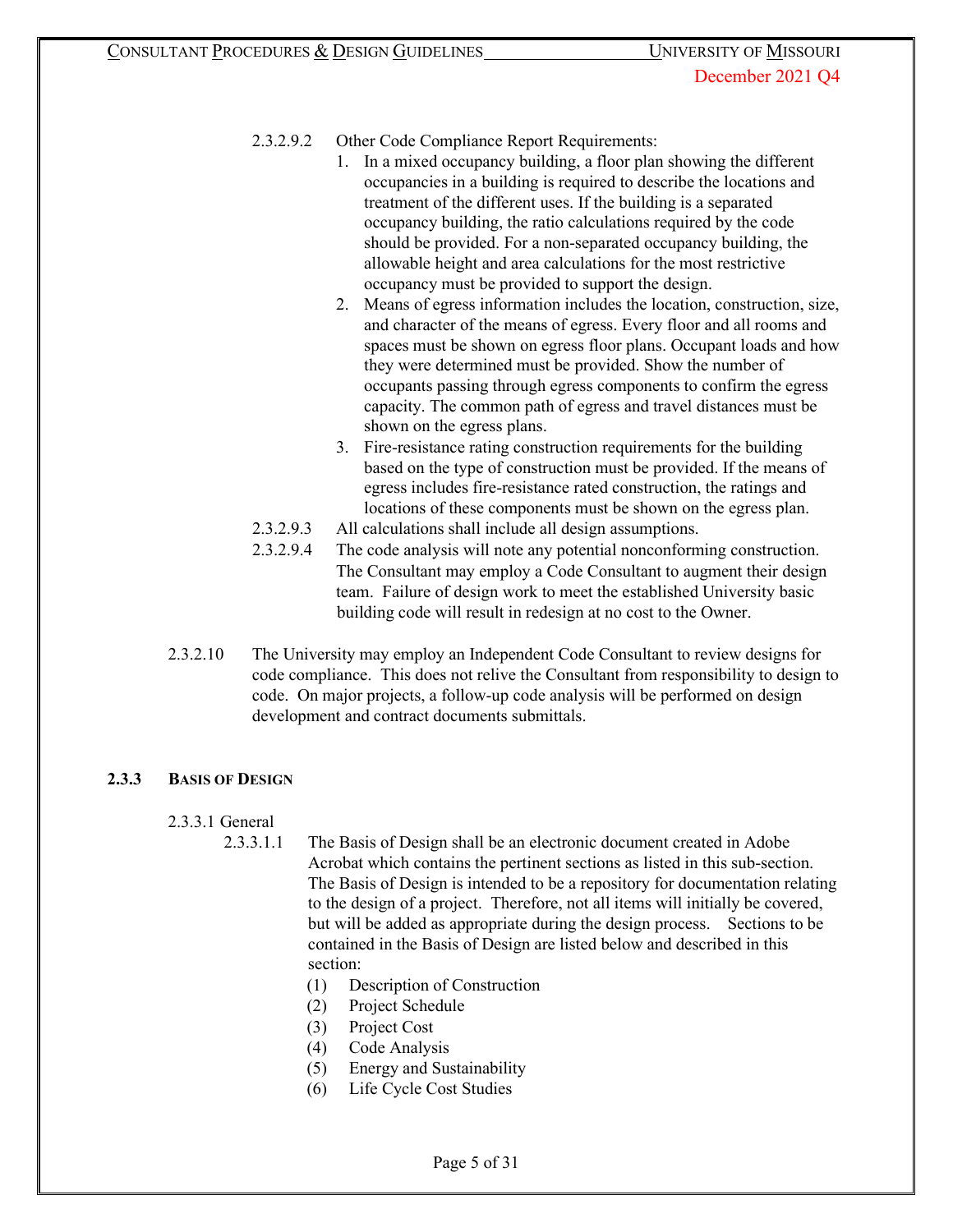- (7) Design Calculations
- 2.3.3.1.2 Each of the sections above should be updated, where applicable, at each submittal phase of the design documents. Changes in the basis of design shall be noted and dated to document the change. References to emails, correspondence, or meeting minutes shall be used.

## 2.3.3.2 Description of Construction

- 2.3.3.2.1 Provide a one to two page Executive Summary summarizing the size and scope of the project including general programmatic information identifying programs and activities.
- 2.3.3.2.2 Provide background information describing the intent of the project as described and agreed to by the campus. Describe other parameters affecting definition of the problem, such as master planning issues, existing structural limitations, and site conditions. Typical subheadings might include Project Background, Space Program, Planning Issues and Design Objectives.
- 2.3.3.2.3 Include a table of assignable square footage that clearly illustrates the proposed assignments of space. Column headings similar to those shown below should be used.

| Department/ $Type$<br>of Space | Current<br>Assignments * | Proposed Assignments |     |       |
|--------------------------------|--------------------------|----------------------|-----|-------|
|                                |                          | Renovated            | New | Total |

2.3.3.2.4 Description of construction. Provide a description of:

- (1) Architectural Systems including interior and exterior finishes
- (2) Structural Systems
- (3) Plumbing Systems
- (4) Mechanical Systems
- (5) Electrical Systems
- (6) Fire Protection Systems

#### 2.3.3.3 Project Schedule

2.3.3.3.1 The project schedule should be developed as part of the initial proposal of the University's consultant and updated and expanded as the project develops. A schedule should include design phase submittals for all anticipated construction packages. Typical milestones might be:

- (1) Programming
- (2) Schematic Design Submittal
- (3) Design Development Submittal (multiples if required)
- (4) Construction Document Submittal (multiples if required)
- (5) Bid Period
- (6) Construction
- (7) Complete Commissioning
- (8) Substantial Completion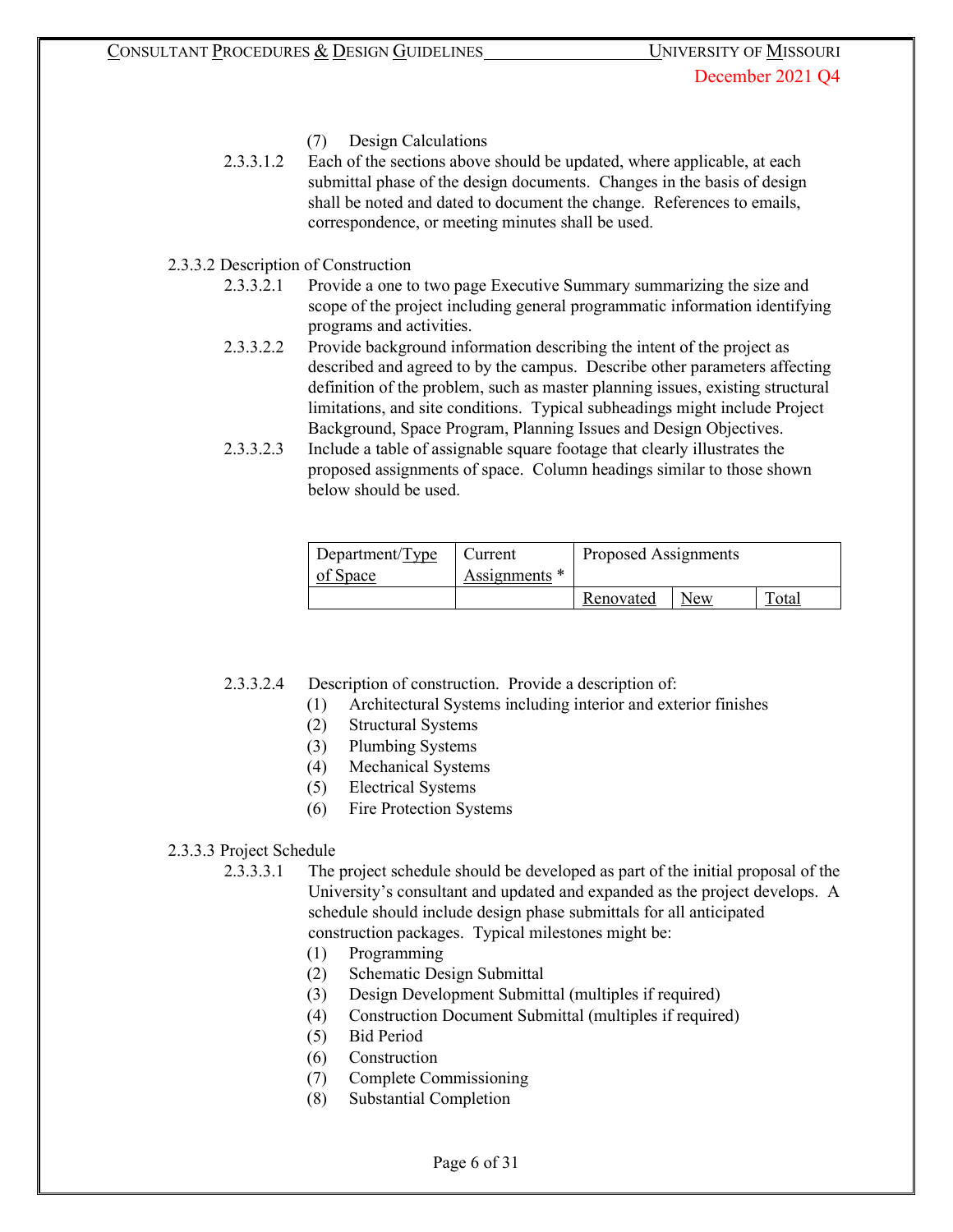- 2.3.3.3.2 The consultant will assist the CMR by providing pertinent information (such as phasing requirements) for the CMR to develop a detailed schedule.
- 2.3.3.4 Project Cost
	- 2.3.3.4.1 Progressively more detailed construction estimates will be submitted as documents are developed.
	- 2.3.3.4.2 The final estimate shall be used to justify CMR's bids
- 2.3.3.5 Code Analysis

The Code Compliance Report should be included in the Basis of Design Document.

- 2.3.3.6 Energy and Sustainability
	- 2.3.3.6.1 Minimum energy conservation requirements are specified in this section. Facility designs should also include energy conservation features beyond what is required by energy conservation standards where those features can be economically justified from a life cycle cost standpoint. Principal considerations are first cost, operational cost, maintenance cost, climatic conditions, site configuration, building orientation, building functional arrangement, building envelope, and mechanical systems as applicable to minimize the use of fossil fuels.
	- 2.3.3.6.2 The consultant shall develop an energy conservation report for each new building, building addition, or renovation:
		- (1) When total energy consumption is expected to exceed the 500 million BTU per year or the building is larger than 10,000 gross square feet
		- (2) Included as a part of the schematic design, where final selection of energy conservation features is made
		- (3) Updated during the design development and contract document phases
		- (4) For new buildings, additions, or renovations of existing buildings where total energy consumption is less than 500 million BTU per year. An energy conservation report is not required unless requested by the Project Manager (PM).
		- (5) An energy analysis comparing at least three (3) different alternatives is required if indicated on Exhibit A of the agreement.
	- 2.3.3.6.3 Evaluate and document compliance with the edition of ASHRAE Standard 90.1 listed in the current [list of applicable codes and standards](https://uminfopoint.umsystem.edu/media/fa/management/facilities/docs/UM%20Code%20List.pdf) on the University's FPD website.
		- (1) Compliance must be documented at the conclusion of, design development, and contract document phases. Compliance may be documented using USDOE's COMcheck software where the approach is prescriptive or trade-off within the limits of the COMcheck software.
		- (2) If compliance is done using a performance approach or features not available in COMcheck, then appropriate computer software listed below must be used.
		- (3) If compliance is not achieved, then redesign is required.
	- 2.3.3.6.4 The following computer programs are approved where required by the compliance approach selected:
		- (1) BLAST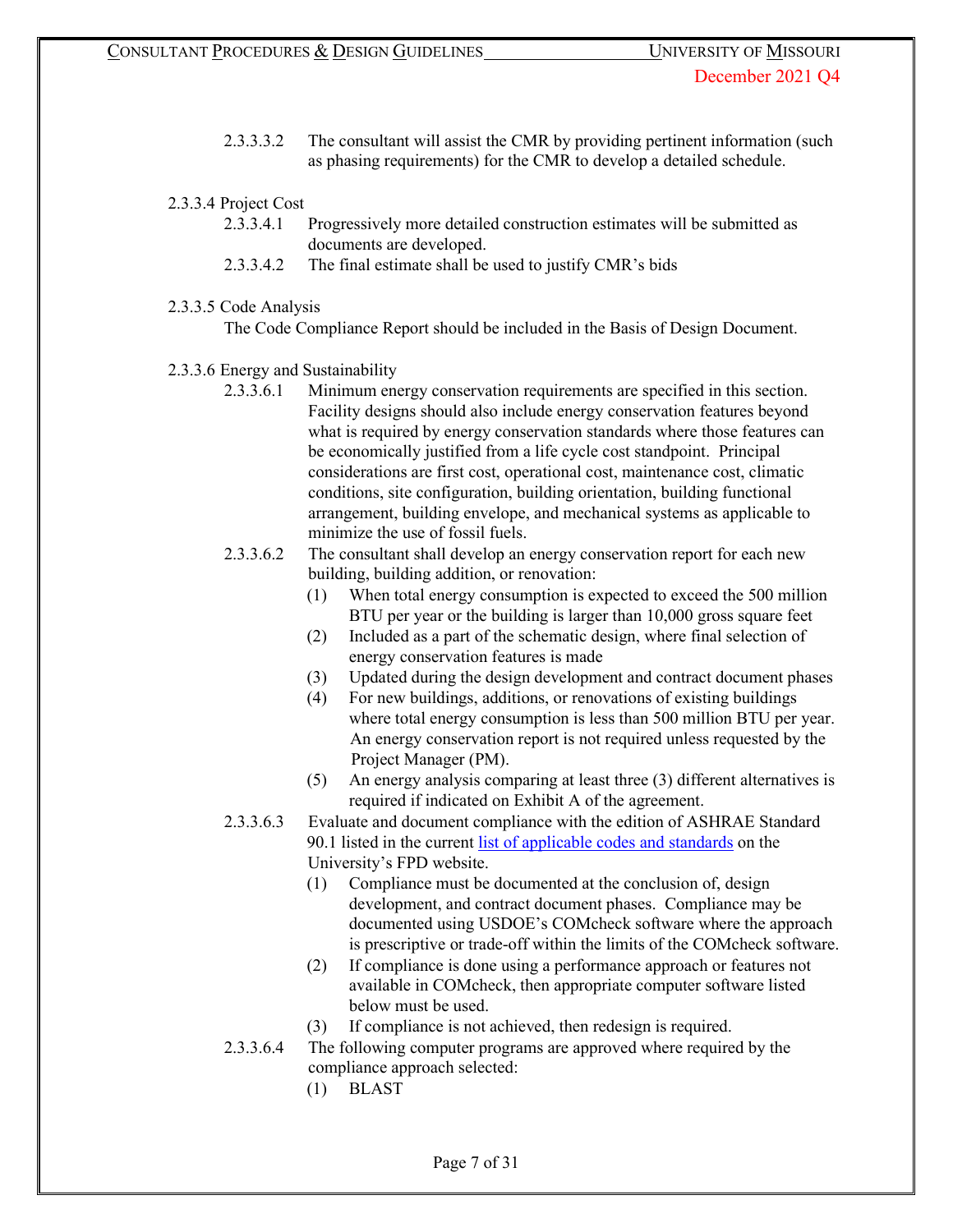- (2) DOE-2
- (3) TRACE 700
- (4) CARRIER HAP
- 2.3.3.6.5 Energy conversion values, from 10 CFR Part 436 are:

| Electricity                           | 3,412 BTU/KWHr           |
|---------------------------------------|--------------------------|
| Fuel Oil $(\#2)$                      | 137,000 BTU/gallon       |
| Natural Gas                           | 1,030 BTU/cubic feet     |
| Liquefied Petroleum Gas (LPG) propane | $21,560$ BTU/pound       |
| Coal                                  | 24,500,000 BTU/short ton |
| Steam (80% boiler and 15% line loss)  | 1,390 BTU/pound          |

- 2.3.3.6.6 Design Conditions by campus:
	- (1) MU, S&T, UMSL:
		- (a) Summer: 95° F db, 77°F wb (78°F wb for 100% OA systems)
		- (b) Winter: -1°F db
		- (c) Energy Analysis: St. Louis data
	- (2) UMKC
- (a) Design Conditions same as Columbia
- (b) Energy Analysis: Kansas City data
- 2.3.3.6.7 Specific criteria listed in this manual supersede both ICC and ASHRAE requirements.
- 2.3.3.7 Life Cycle Cost Alternatives

Provide Life Cycle Cost Alternatives as directed by the Project Manager.

## 2.3.3.8 Design Calculations

- 2.3.3.8.1 Provide a design summary documentation in an indexed report format with all assumptions and references stated. Include:
	- (1) Architectural design calculations (including occupancy classifications, type of construction, fire resistive ratings, exiting calculations, allowable building height and area, toilet fixture calculations and any unusual provisions or exceptions applicable to the project). Refer to Submittal Requirements for more information.
	- (2) Structural design calculations (including live load, roof load, snow load, wind load, lateral soils load and seismic load calculations. Also include any unusual provisions, special loads or exceptions applicable to the project). Refer to Submittal Requirements for more information.
	- (3) Civil design calculations (including storm drainage, sanitary sewer, domestic water service and any unusual provisions or exceptions applicable to the project). Refer to Submittal Requirements for more information.
	- (4) Mechanical design calculations (including building loadings, equipment sizing, steam pipe stress analysis, annual energy usage and any unusual provisions or exceptions applicable to the project) Building load calculations shall be done using the programs listed in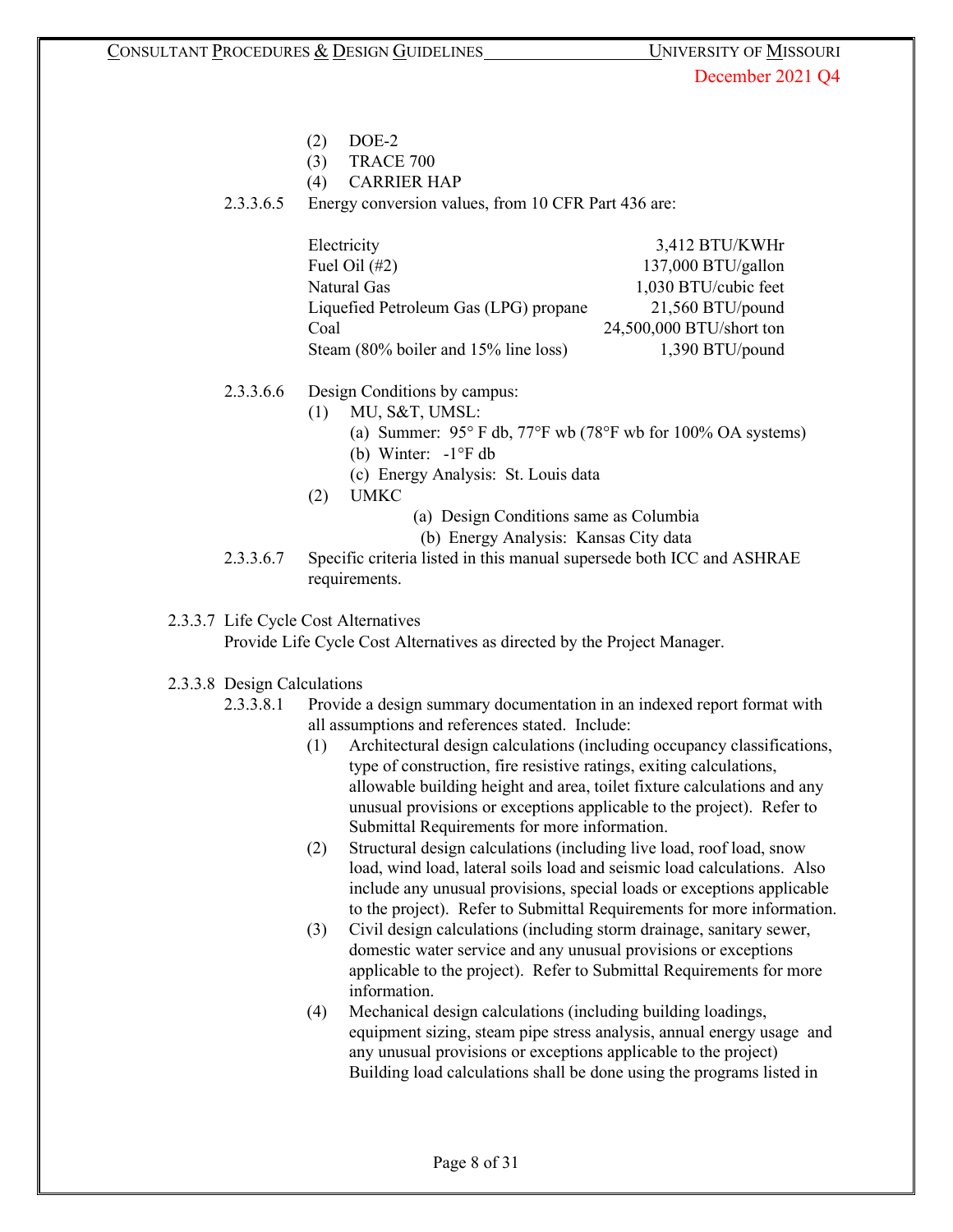the performance approach method for ASHRAE Standard 90.1 compliance. Refer to Submittal Requirements for more information.

- (5) Electrical design calculations (including fault current calculations, transformer loading, circuit sizing, building energy usage and any unusual provisions or exceptions applicable to the project). Refer to Submittal Requirements for more information.
- (6) Basis of design equipment and material information (e.g. catalog material, charts, tables, performance curves, etc.). Refer to Submittal Requirements for more information.
- 2.1.3.8.2 Where applicable design calculations shall be cross-referenced to Code Analysis section of the Basis of Design.

# **2.3.4 STANDARD FLOOR AND ROOM NUMBERING**

2.3.4.1 Floor Plans Room Numbering and Usage

Consultant shall provide floor plans showing room usage and a space for room number to PM who will provide room numbers to consultant to include on drawings.

## **2.3.5 BUILDING AREAS DEFINITIONS**

- 2.3.5.1 Gross Area
	- 2.3.5.1.1 Gross Area is the sum of the floor areas of the building included within the outside faces of exterior walls for all stories or areas having floor surfaces. Gross area is gross square feet (GSF).
	- 2.3.5.1.2 Calculate gross area by measuring from the outside face of exterior walls, disregarding cornices, pilasters, buttresses, etc., which extend beyond the wall face. Gross area includes basements (except unexcavated portions), attics, garages, enclosed porches, penthouses, mechanical equipment floors, lobbies, mezzanines, balconies (inside or outside) utilized for operational functions, and corridors, provided they are within the outside face lines of the building. Stairways, elevator shafts, mechanical service shafts, and ducts count as gross area on each floor through which the shaft passes. Exclude open courts and light wells, or portions of upper floors eliminated by rooms or lobbies rising above single-floor ceiling height.

## 2.3.5.2 Net Assignable Area

- 2.3.5.2.1 Net Assignable Area is the sum of all areas on all floors of a building assigned to, or available for assignment to, an occupant, including every type of space functionally usable by an occupant (except spaces defined as custodial, circulation, mechanical, and restroom areas). Net assignable area is assignable square feet (ASF).
- 2.3.5.2.2 Calculate assignable area by measuring from the inside finishes of surfaces that form the boundaries of the designated areas. Do not include unusable areas having less than 6'6" clear headroom. Include space subdivisions for offices, classrooms, laboratories, seminar and conference rooms, libraries, file rooms, storage rooms, etc., including those for special purposes (e.g., auditoriums, cafeterias, TV studios, faculty and student locker and shower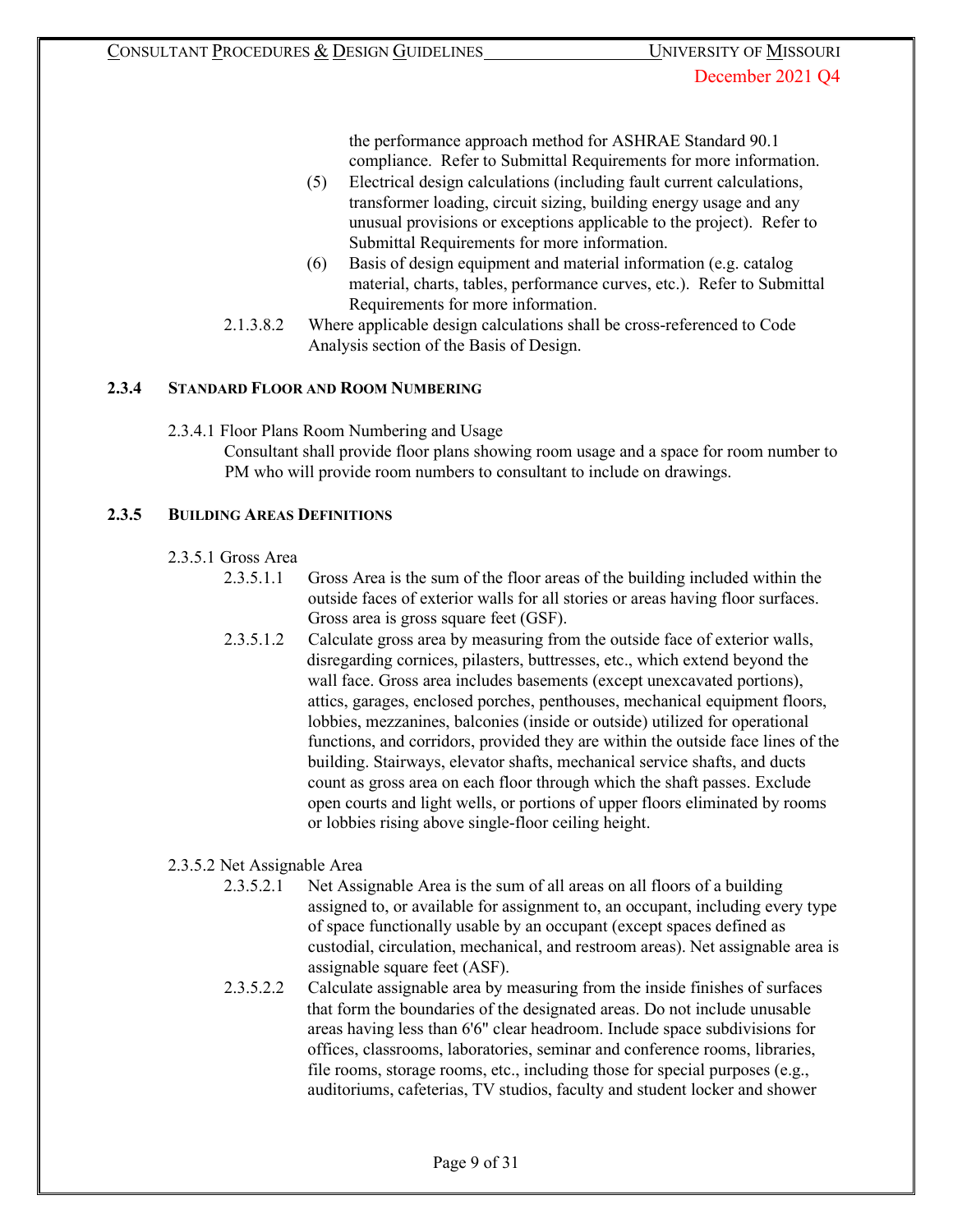rooms, maintenance and repair shops, garages), which can be put to useful purposes in accomplishment of the institution's mission. Deductions are not made for columns and projections necessary to the building.

# 2.3.5.3 Nonassignable Area

2.3.5.3.1 Nonassignable area is the building area that is not available for assignment to building occupants but is necessary for the general operation of the building. By definition, nonassignable area consists exclusively of the following: circulation, custodial, mechanical, and restroom areas. Calculate nonassignable area the same as assignable area.

## **2.3.6 Contract Documents**

- 2.3.6.1 General
	- 2.3.6.1.1 There shall be no duplication between portions of the contract documents; all documents shall be complementary.
	- 2.3.6.1.2 Contract documents shall be complete and ready for seals and signatures. Contract document originals will be sealed, signed and dated by the architect or engineer of record prior to printing of bid documents.
		- (1) Exception: Documents prepared by a non-licensed specialty consultant such as a lab planner, food service consultant, etc are not required to be sealed. Verify with PM whether these drawings are required to be sealed.
	- 2.3.6.1.3 All corrections to drawings and specifications identified during design development and subsequent intermediate reviews will be completed. Each design submittal phase will not be accepted until these corrections have been made and accepted. All code comments also must be addressed in writing and accepted by the AHJ.
	- 2.3.6.1.4 The consultant, at the direction of the PM, will incorporate drawings that illustrate the location of any expected asbestos containing materials. The consultant will not be responsible for the identification and removal of asbestos.
	- 2.3.6.1.5 During the bidding phase, the consultant will accept and reply to all contractor inquiries relating to clarification and interpretation of the documents. These clarifications will be formally documented, and those that identify significant change or clarification will be documented by addenda.

## 2.3.6.2 Design Documents

2.3.6.2.1 General

- (1) The term "Drawings" refers to the graphic portrayal of elements included within the scope of the contract documents.
- (2) Do not include names of individuals on sheets. Only show organizations.
- (3) Each drawing sheet other than the title sheet will display the following: (a) Issue date
	- (b) Title of the project
	- (c) An individual sheet title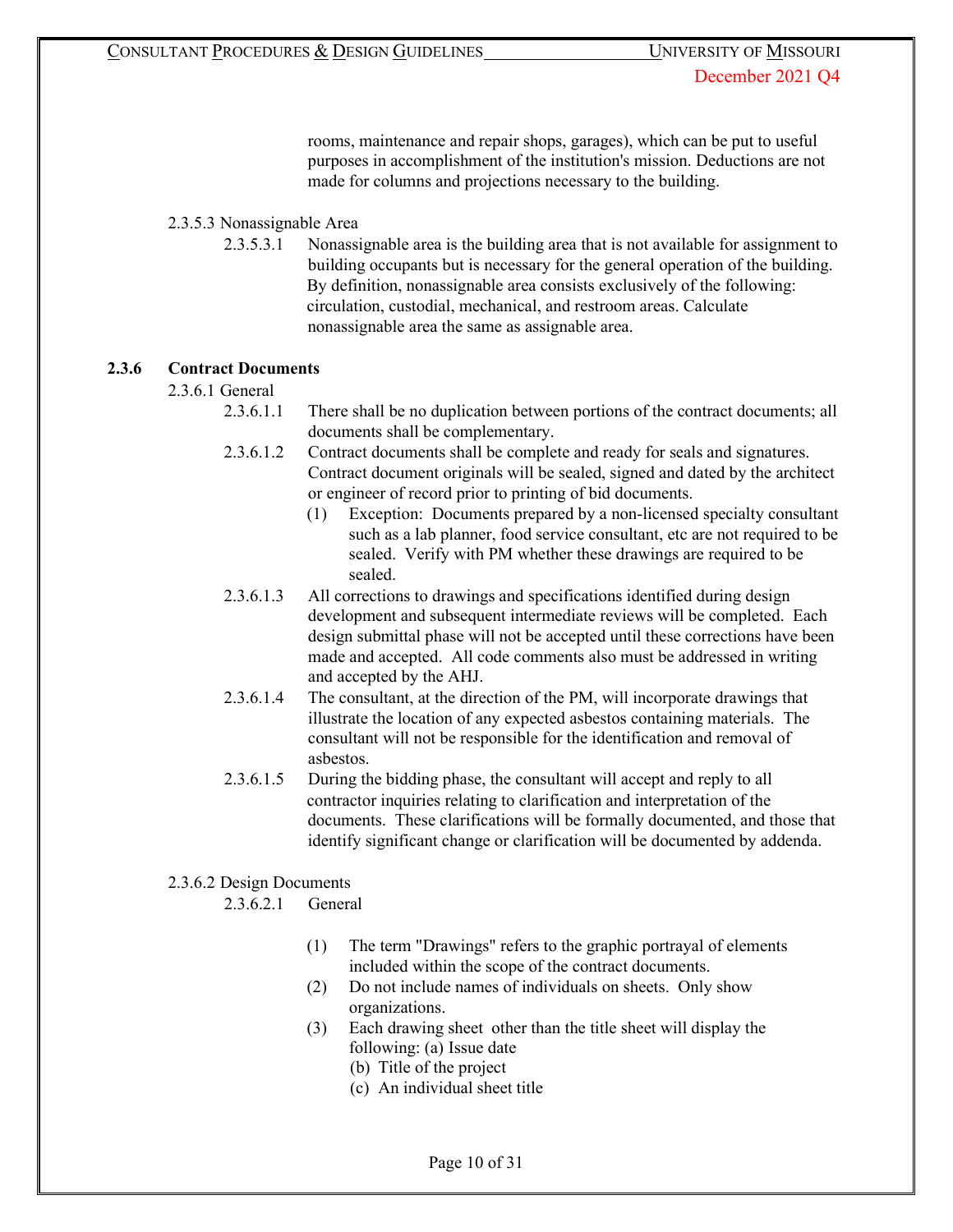- (d) Alphanumerical number indicating discipline and sheet number
- (e) Scale and North Arrow
- (f) University Project number
- (g) For bid and construction sets the seal of a professional architect or engineer registered in the State of Missouri, signed and dated. The date on the seal applied by the registrant shall be the date the seal was applied to the drawing, not any other date. It shall be the responsibility of the registrant to apply his or her seal in a manner that meets all current rules of the [Board For Architects,](http://pr.mo.gov/apelsla.asp) [Professional Engineers, Professional Land Surveyors and](http://pr.mo.gov/apelsla.asp) [Landscape](http://pr.mo.gov/apelsla.asp) [Architects.](http://pr.mo.gov/apelsla.asp) Additionally, a disclaimer shall be added to each drawing sheet as near the seal location as possible stating the architect's or engineer's takes responsibility for the drawing that is sealed and disclaims responsibility for all other sheets in the set.
- 2.3.6.2.2 Drawing Format
	- (1) The following are minimum requirements for projects involving construction of new facilities, or renovations of or additions to existing facilities.
	- (2) The drawing size will be D size sheets (24" x 36"), unless otherwise directed by Project Manager (PM). The consultant will confer with the PM for drawing sizes. (3) Scale
		- (a) Plot, site, & utility plans can be either  $1" = 10'$  or  $1" = 20'$  scale.
		- (b) Building floor plans and roof plans will be  $1/8$ " or  $1/4$ " = 1'. Odd scales such as 3/8" shall not be permitted on plan views. Location plans and plans showing contractor access routes may be smaller.
		- (c) Details will be drawn at  $\frac{1}{2}$ , 1", or  $1-\frac{1}{2}$ " = 1'.
	- (4) A graphic scale showing the physical length of a line or graphic will be required on every sheet. The purpose of this scale is to be able to determine the amount of reduction that has been done to a drawing from its original format. If in doubt, the consultant shall request clarification and approval by the PM.
	- (5) Completed drawings shall be CAD produced and will be of excellent quality for the production of good duplicates.
	- (6) Drawings will be divided into disciplines adapted from the U.S. National CAD standard.
	- (7) The drawings will be labeled and assembled as follows: Cover Sheet, Code Analysis Sheet (designated G-101), G-General, H-Hazardous Materials, V-Survey, B-Geotechnical, C-Civil, L-Landscape, S-Structural, A-Architectural, I-Interiors, Q-Equipment, F-fire Protection, P-Plumbing, M-Mechanical, E-Electrical, TTelecommunications.
	- (8) Individual drawing numbers will use the following sheet identification methodology: AA-TNN where: The discipline designation consisting of the letter from the discipline is the first character. The second character is optional, but can be used to separate more complex sets. For example, EP would designate Electrical Power drawings as opposed to EL designating Electrical Lighting drawings. After the hyphen, the sheet type designator is used. Sheet type designators are: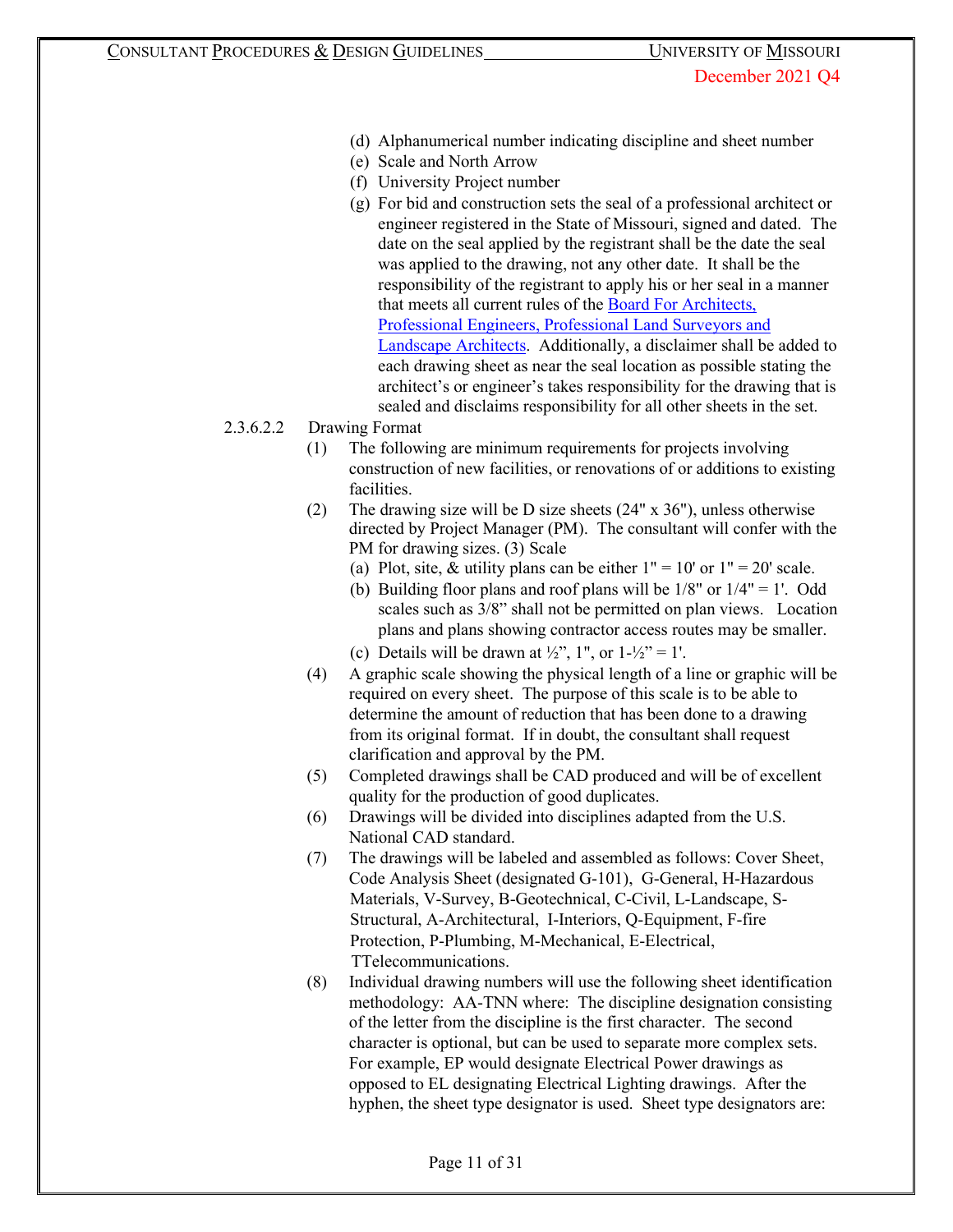$0$  – General (symbols, legend, notes),  $1$  – Plans (horizontal views),  $2$  – Elevations (vertical views), 3 – Sections, 4 – Large Scale Views (plans, elevations, stair sections at larger scale), 5 – Details, 6 – Schedules and Diagrams, 7 – Defined by consultant for work that does not fit elsewhere, 8 – Reserved, 9 – 3D Representations (isometrics, perspectives, photographs). The last two characters are the sheet sequence number.

- (9) Pertinent information should be shown only on discipline drawings applicable to that Division of work. If information must be located on drawings of a different discipline, drawings will be cross-referenced.
- (10) Project drawings will only show information pertinent to that project. Any items not specifically used or referenced for that project shall be removed.
- (11) Door, window, room finish schedule, HVAC equipment, plumbing equipment, electrical equipment, lab equipment, food service equipment, etc. schedules will be included on the drawings.
- (12) Manufacturer and product names will be referenced in equipment schedules on the drawings.
- (13) Symbols and abbreviations used on drawings will be explained and shown on legends. Separate legends are required for each discipline and shall be on the first sheet of that discipline's drawings unless approved by the PM.
- (14) Design details will be shown on the drawings, not in the specifications.
- (15) Sections and details will be numbered and cross referenced. 2.3.6.2.3 Drawings
- (1) Title Sheet in each drawing shall contain the following:
	- (a) Title of the project and University project number
	- (b) Owner's name: (University of Missouri Campus Name, For The Curators of the University of Missouri)
	- (c) Consultant's name
	- (d) Drawing index
	- (e) Site location plan
	- (f) Issue date
	- (g) Professional architect/engineer seal, signed and dated
	- (h) Consultant will certify the following on the title sheet of the drawings:

"I hereby certify these drawings and/or specifications have been prepared by me, or under my supervision. I further certify that to the best of my knowledge these drawings and/or specifications are as required by and in compliance with the Building Codes of the University of Missouri".

Signature

(2) Code Analysis Sheet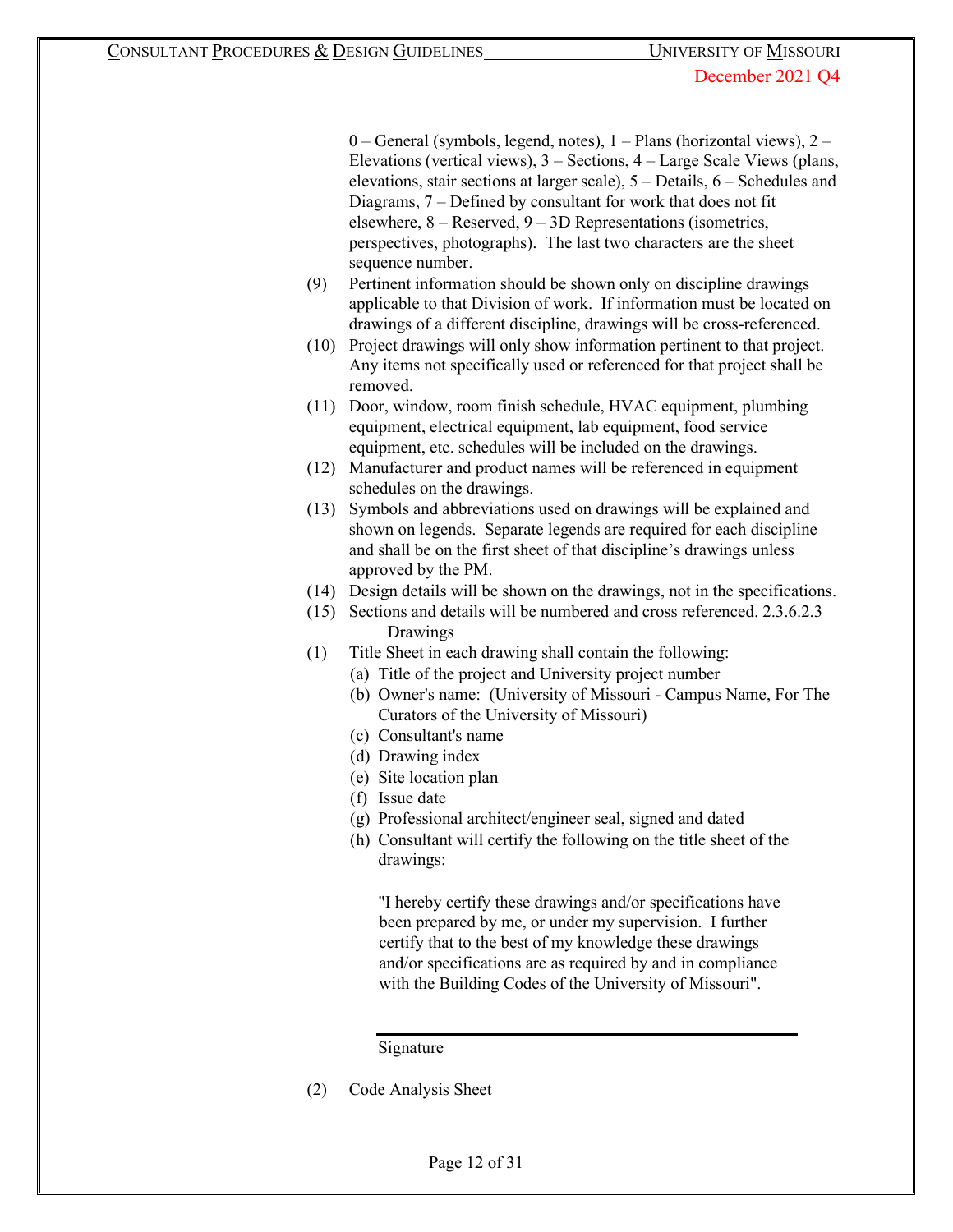See the Code Compliance Report in this section of the Consultant Procedures and Design Guidelines and provide specific information as described under design submittals.

2.3.6.2.4 Project Manual

- (1) The term "Project Manual" refers to the written portion of the contract documents.
- (2) Consultant will use the six-digit CSI numbering system and section titles for Divisions 2 through 48.
- (3) Language of the project manual will be brief and consistent.
	- (a) Do not repeat information contained in either the General Conditions or the Special Conditions in any other section.
	- (b) Do not repeat information contained in the specifications, Divisions 2 through 48, on the drawings (except in equipment schedules).
- (4) Titles of unused divisions will remain in the table of contents with parenthetical notation on each to state "(Not Used)." No reference will be made to unused divisions in the body of the specifications.
- (5) There will be no blank spaces within sentences or within sections in the specifications. The end of each section shall be marked "End of Section".
- (6) In any set to be used for construction each architect or engineer who prepares any section of specifications contained in the Project Manual shall seal, date and sign an appropriate disclaimer as required by the statutes of the State of Missouri. This disclaimer shall list the sections of the specifications prepared by the architect or engineer and shall disclaim responsibility for all other sections. This sheet shall immediately follow the title page.
- (7) No allowances will be provided in the contract documents unless approved by the Contracting Officer.
- (8) The term "Contractor" will be used throughout the specifications in the context defined in the General Conditions.
- (9) Only the "Owner", "Owner's Representative", "Architect", and "Contractor" will be referred to in the specifications.
- (10) Design details, schedules (other than finish hardware), sketches, and drawings will not be included in the specifications.
- (11) Specifications will indicate the type and quality of material to be used. To the greatest extent possible, all colors will be identified on the drawings or in the specifications.
- (12) A minimum of three manufacturers will be listed and the words "or approved equal" will be stated. Proprietary items that result in only a single source or manufacturer may be specified only with the approval of the PM. Criteria will specify critical parameters which will identify what constitutes an approved equal.
- (13) If asbestos containing materials are expected to be removed during the construction of the project, the University's [Asbestos Removal](http://www.umsystem.edu/media/asbestosspec0101.doc) [Specifications](http://www.umsystem.edu/media/asbestosspec0101.doc) will be incorporated into Division 2 of the specifications. The current edition of the University Asbestos Removal Specification can be found at the FPD Website.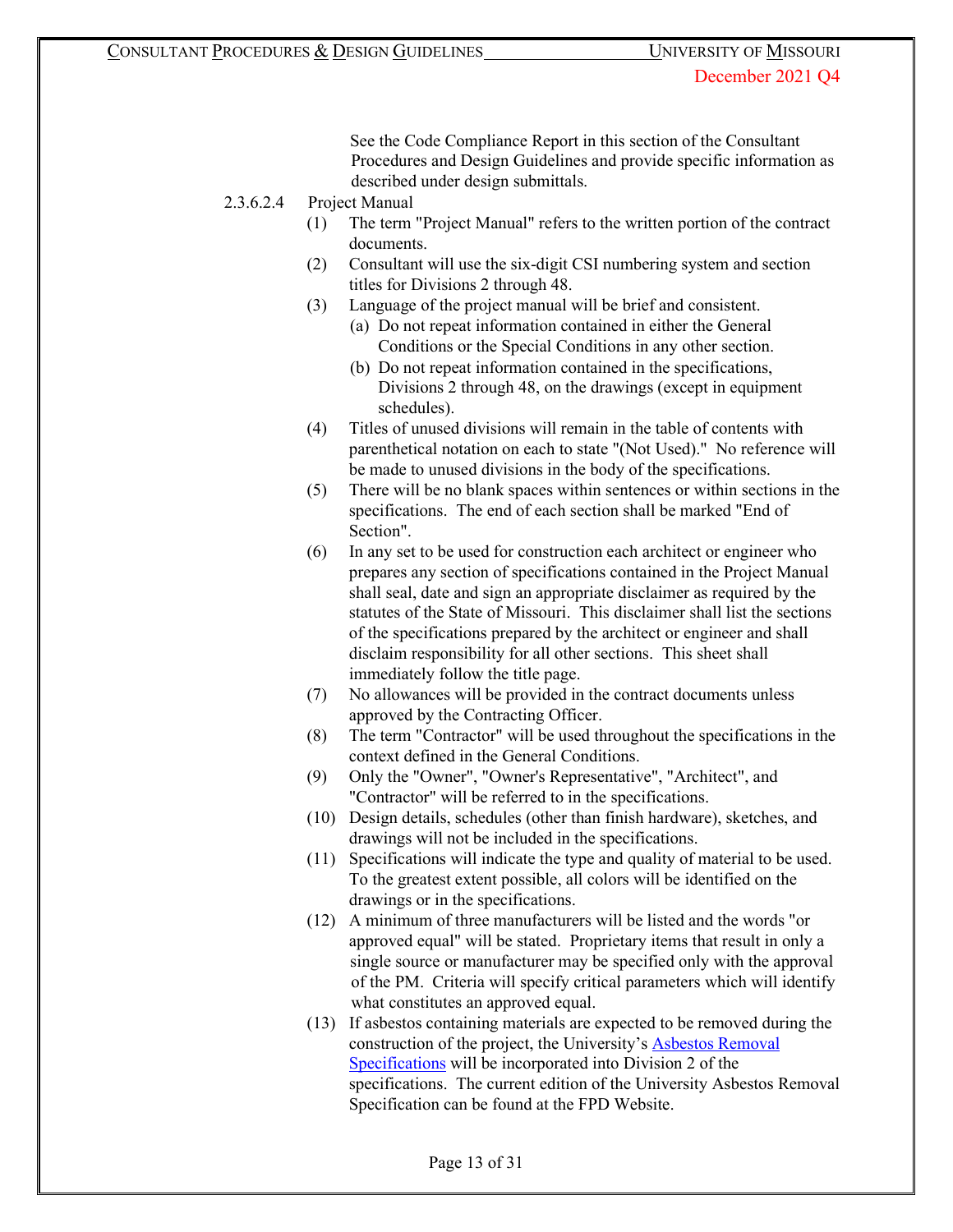(14) Consultant will list all required submittals, shop drawings, operation manuals, warranties and certifications in the Submittals section of the Special Conditions in Division 1. This information will be given to the CMR for inclusion in their bid packages.

# **2.3.7 PRE-DESIGN SERVICES**

Pre-Design Services can vary greatly from project to project. The consultant and the PM must clearly identify what shall be included. The following are common pre-design services and what is expected from each:

## 2.3.7.1 Programming

Programming includes identifying the design objectives' criteria and limitations; verifying program requirements; confirming adherence to Master Plan if applicable; developing initial approximate GSF and space requirements; determining space relationships and functionality; allowing for flexibility and expandability; determining site requirements; developing a project schedule; and developing a project cost.

#### 2.3.7.2 Space Schematics/Flow Diagrams

Converting the programmed requirements to net area requirements; showing the flow and adjacencies of the functional spaces; showing flexibility and expandability.

#### 2.3.7.3 Existing Facilities Survey

Analyze existing design data including existing structural, mechanical, and electrical capabilities and deficiencies; review existing drawings for critical inaccuracies and develop required accurate drawings through field observations and measurements.

## 2.3.7.4 Site Study Identify site and utility issues such as structure placement, utility systems location and capacity, surface and subsurface conditions, review of soils report, landscaping, etc.

## 2.3.7.5 Geotechnical Engineering

The University will generally hire a geotechnical engineer to provide a geotechnical report if required by the project. The geotechnical report will include: Test borings, test pits, soil-bearing value, percolation test, ground corrosion and resistivity tests, evaluation of subsurface material and conditions, evaluation of necessary operations for anticipated subsoil conditions, and provide professional recommendations.

## 2.3.7.6 Site Survey

The University will generally hire a separate firm for the site survey. The site will be surveyed by a licensed surveyor. The survey will include description of physical characteristics; legal limitations if applicable; utility locations; written legal description; boundaries; grades and contours; existing building information; streets, alleys, and pavements; trees; inverts and depths, adjoining property and structures; adjacent drainage; right of ways and easements.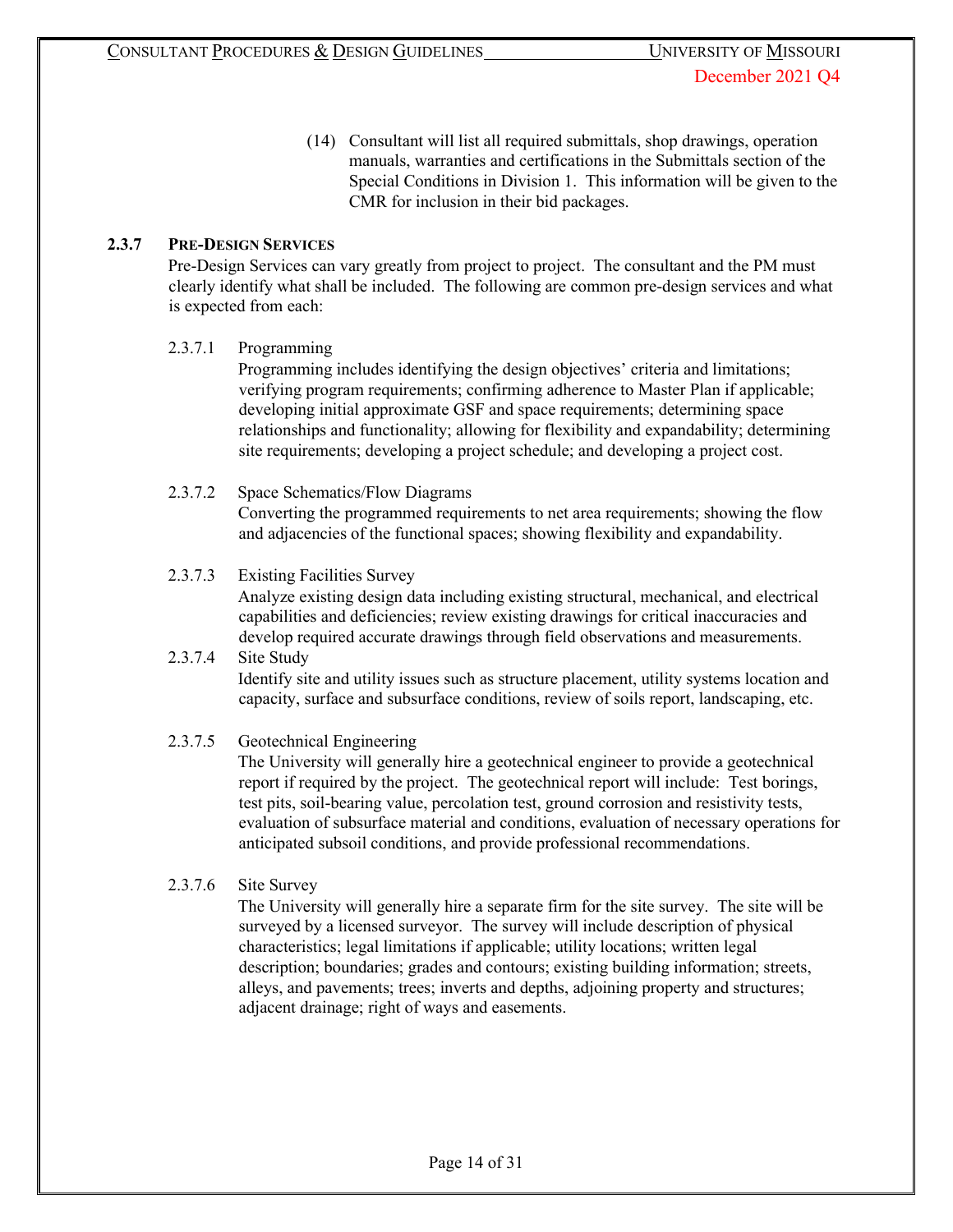#### 2.3.8 **SCHEMATIC DESIGN PHASE SUBMITTALS (15%)**

The following is the basis for the Schematic Design Phase Submission. The Project Manager may require additional information or may waive some of these requirements based on the scope of the project:

#### 2.3.8.1 Code

- 2.3.8.1.1 Drawings
	- (1) Show info listed in the Code Compliance Report (section 2.3.2.9) including fire walls, fire areas, smoke zones, travel distance, area of refuge, etc.
- 2...8.1.2 Basis of Design
	- (1) Provide Code Compliance Report as required in Section 2.3.2.9

#### 2.3.8.2 Site/Landscape

- 2.3.8.2.1 Drawings
	- (1) Existing Site Plan
		- a. Major Landscaping
		- b. Site Features and conditions (Existing contours, easements, setbacks, utilities, etc.)
		- c. Pave Surfaces (Streets, Sidewalks, etc)
		- d. Existing Buildings
		- e. Proposed Building
		- f. Proposed contours
		- g. Proposed utilities
	- 2.3.8.2.2 Basis of Design Report
		- (1) Analysis/Description of Conceptual Design Solutions
			- a. Design Objectives
			- b. Site Utilities
			- c. Land forms
			- d. Site Lighting
			- e. Grading
			- f. Impact of building on site and site on building
				- (c) Alternative materials, systems, and equipment
			- a. Site Utilities
			- b. Paving
			- c. Other

## 2.3.8.3 Architectural

2.3.8.3.1 Drawings

- (1) Conceptual Design Plan
- (2) Floor Plan of each level (Including room names, dimensions, floor elevation, mechanical rooms, electrical room, telecom rooms, shafts, partition locations, janitor closets, vertical transportation, etc.)
- (3) Demo Plan of each floor level
- (4) Roofing Plan (show roofing concept and access or detail conditions for a re-roof project, may include photographs of existing conditions)
- (5) Roofing Demolition Plan (for re-roof)
- (6) Building Exterior Elevations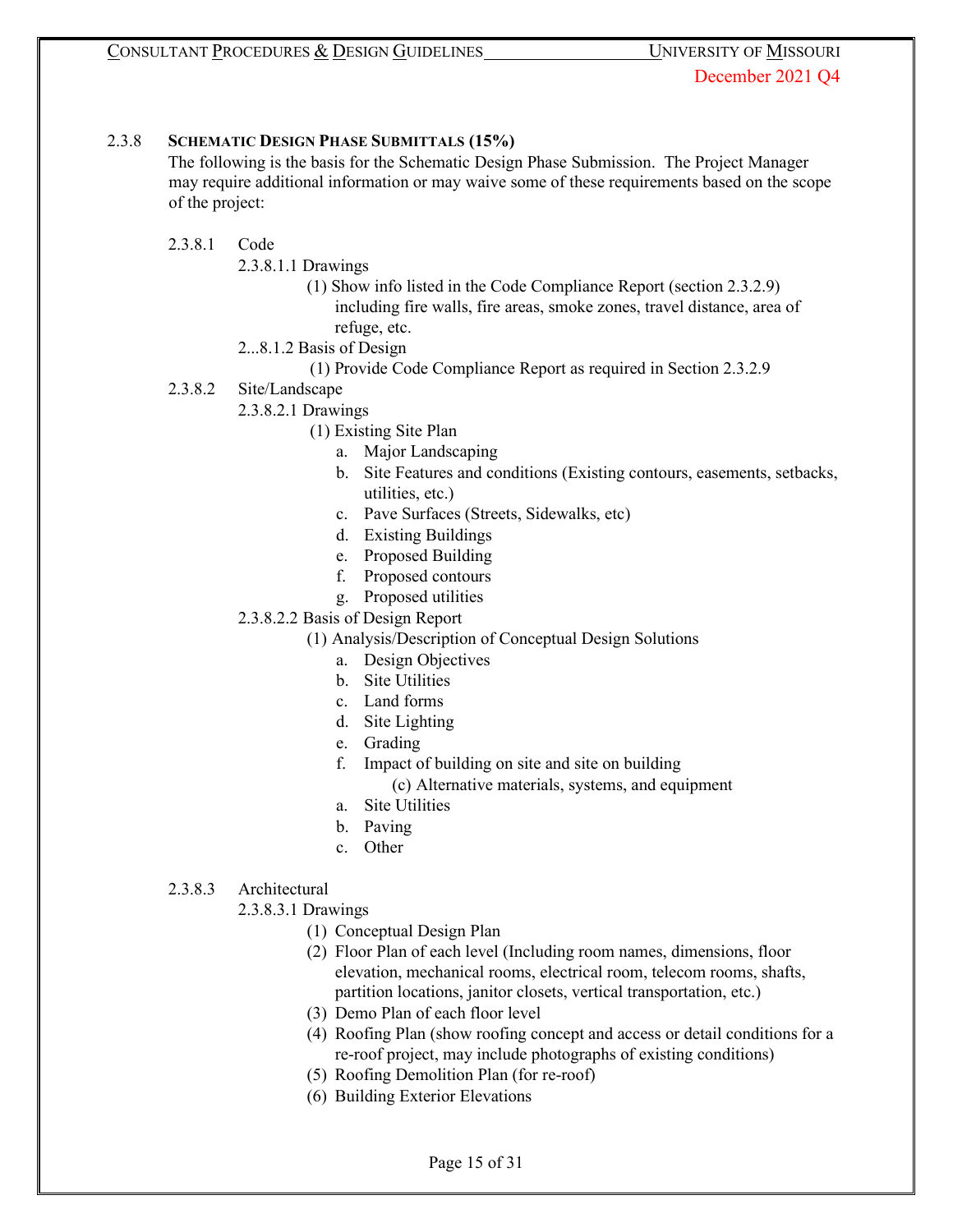- a. Indicate surface material for all areas
- b. Indicate finish grades
- c. Demonstrate building accessibility
- d. Indicate floor elevations above and below grade
- e. Indicate any significant site features in close proximity to the building.
- f. Indicate any exterior equipment
- (7) Building Sections
	- a. Indicate relative thickness of floors and walls
	- b. Indicate major floor elevations
	- c. Major room names or numbers
	- d. Above ceiling zoning analysis
- 2.3.8.3.2 Basis of Design Report
	- (1) Architectural Program
	- (2) Description of interior construction and finishes
	- (3) Description of exterior finishes
	- (4) Description of roofing system and method of reroofing
	- (5) Area Analysis
	- (6) Gross Area Tabulations for net and gross design areas per floor
	- (7) Life Cycle Cost analysis of proposed roofing system if required by the Agreement on Exhibit A
	- (8) Alternative materials, systems, and equipment

#### 2.3.8.4 Structural

- 2.3.8.4.1 Drawings
	- (1) Indicate typical bay dimension and structural framing system
		- (2) Foundation Design
		- (3) Development of Alternates
- 2.3.8.4.2 Basis of Design
	- (1) Describe existing conditions of the structural system for existing buildings.
	- (2) Describe the proposed structural system for new buildings
	- (3) Indicate soil bearing capacities
	- (4) Indicate Seismic design criteria
	- (5) Indicate design loading
	- (6) Indicate windloading

#### 2.3.8.5 Mechanical

- 2.3.8.5.1 Drawings
	- (1) Locate existing mechanical equipment and show demolition
	- (2) Layout major components
	- (3) Verify locations and sizes of the mechanical rooms and shafts shown on the Architectural drawings and confirm they are adequate to meet the design standards.
	- (4) Identify connections to major utilities (Steam, Chilled Water)
	- (5) Verify Air Intakes and Exhaust are not an issue
- 2.3.8.5.2 Basis of Design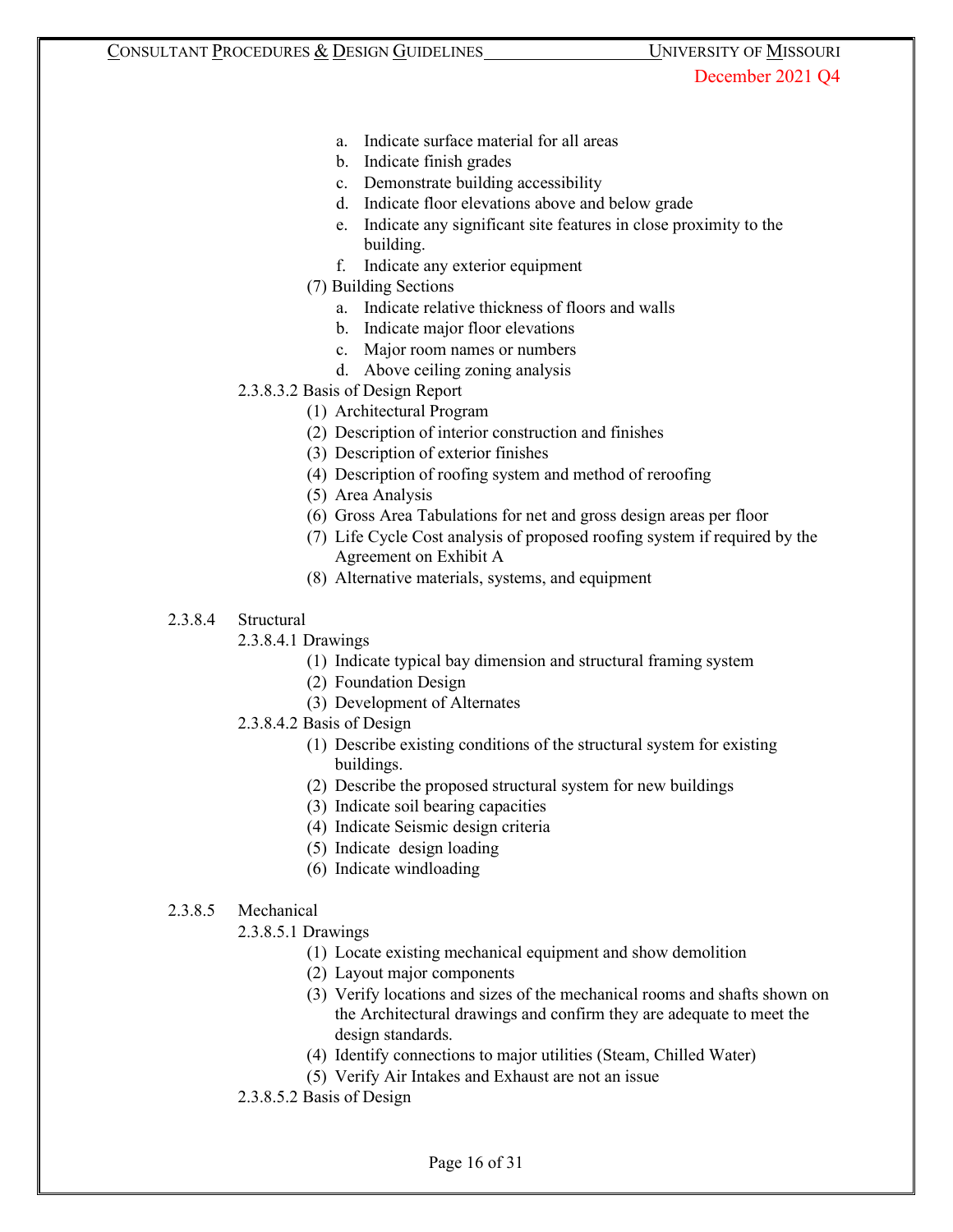- (1) Outline existing conditions
- (2) Provide design conditions (Outside air temperature, Indoor air temperature, relative humidity, air changes, etc.)
- (3) Outline the proposed system including energy recovery system
- (4) Note any rooms with special needs
- (5) Proposed alternatives or systems for life cycle analysis
- (6) Alternative materials and equipment
- 2.3.8.6 Plumbing
	- 2.3.8.6.1 Drawings
		- (1) Locate existing plumbing equipment
		- (2) Layout major components
		- (3) Verify locations and sizes of the plumbing mechanical rooms and shafts shown on the Architectural drawings and confirm they are adequate to meet the design standards.
		- (4) Identify connections to major utilities
	- 2.3.8.6.2 Basis of Design
		- (1) Outline existing conditions
		- (2) Outline proposed systems including compressed air, natural gas, etc.
		- (3) Alternative materials and equipment
- 2.3.8.7 Fire Protection
	- 2.3.8.7.1 Drawings
		- (1) Locate existing fire protection equipment or systems
		- (2) Lay out major equipment
	- 2.3.8.7.2 Basis of Design
		- (1) Outline present conditions
		- (2) Define requirements for fire protection
		- (3) Describe overall system concepts
		- (4) Alternative materials or equipment
- 2.3.8.8 Electrical

## 2.3.8.8.1 Drawings

- (1) Locate existing connections to utility and transformer location
- (2) Locate existing secondary distribution equipment and connections
- (3) Locate existing communications systems equipment
- (4) Locate existing fire alarm equipment
- (5) Layout major components of the existing systems including power, communications and fire alarm systems.
- (6) Layout major components of proposed systems including power, communications and fire alarm systems.
- (7) Verify locations and sizes of the electrical and communications rooms and shafts shown on the Architectural drawings and confirm they are adequate to meet the design standards
- 2.3.8.8.2 Basis of Design
	- (1) Outline existing conditions
	- (2) Outline the proposed system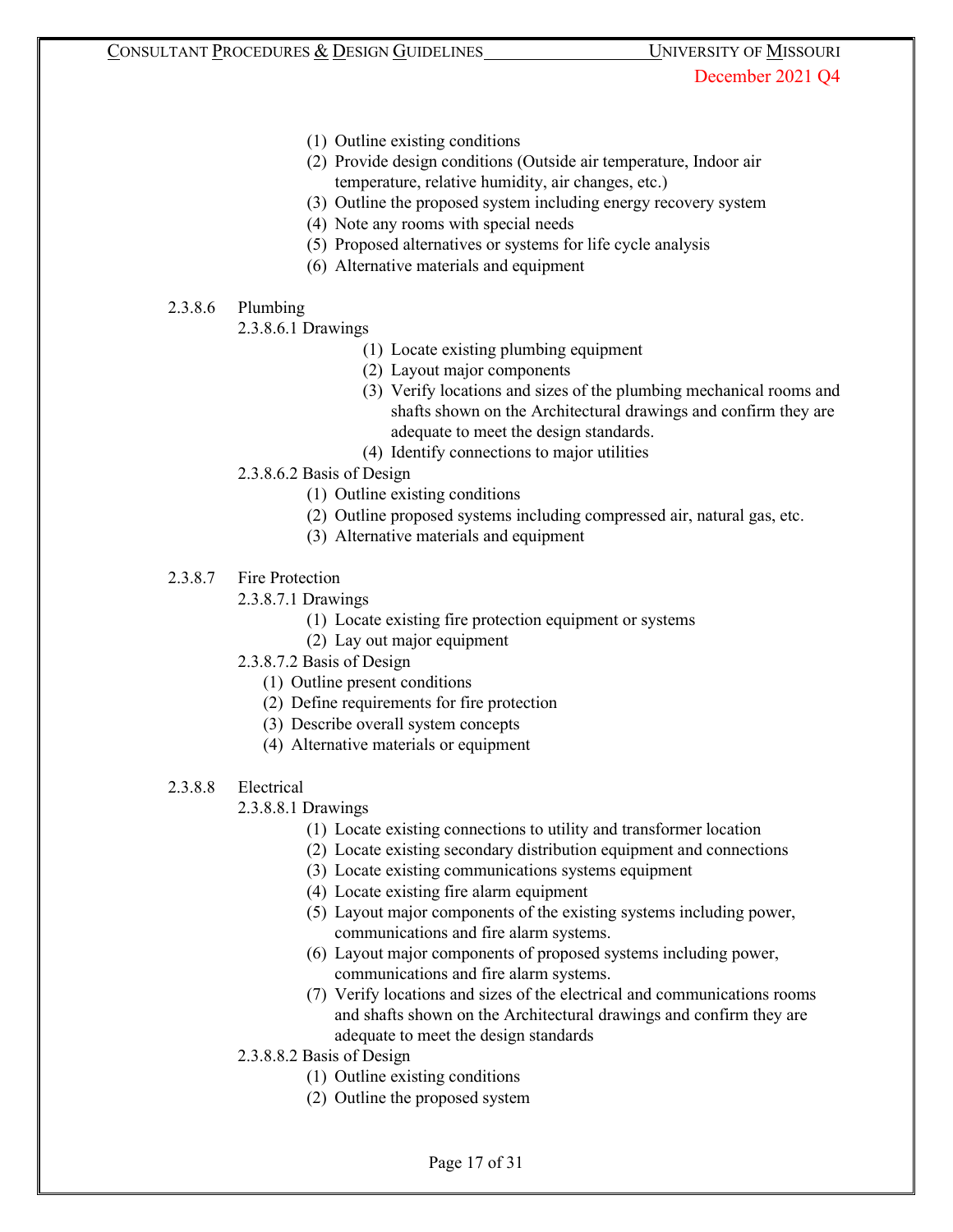- (3) Note any rooms with special needs
- (4) Proposed alternatives or systems for life cycle analysis
- (5) Alternative materials and equipment
- 2.3.8.9 Cost Provide Cost analysis in the Basis of Design
	- 2.3.8.9.1 Submit a written quantitative estimate of construction developed from the completed schematic plans and outline specifications.
	- 2.3.8.9.2 Break down the construction estimate into the major architectural, civil, structural, mechanical, and electrical building components by labor and material for major divisions of work.
	- 2.3.8.9.3 Include and identify your design contingency.
- 2.3.8.10 Schedule Provide schedule in the Basis of Design
- 2.3.8.11 Design Standards Document any University Design Standard that will not be met and an explanation why it isn't possible to meet the standard.

## **2.3.9 DESIGN DEVELOPMENT SUBMITTAL (35%)**

For the Design Development Submittal, all documentation must be a minimum 35% complete, be coordinated with similar activities in other disciplines and address all remarks from Schematic Design Phase. Where an outline specification is required, show only the section numbers with section titles that will be required based upon the anticipated design. Specifications must use University approved CSI format.

The following is the basis for the Design Development Phase Submission. The Project Manager may require additional information or may waive some of these requirements based on the scope of the project:

#### 2.3.9.1 Code

2.3.9.1.1 Drawings

- (1) Show info listed in the Code Compliance Report (section 2.3.2.9) including fire walls, fire areas, smoke zones, travel distance, area of refuge, etc.
- 2.3.9.1.2 Basis of Design
	- (1) Provide Code Compliance Report as required in Section 2.3.2.9

## 2.3.9.2 Site/Landscape

- 2.3.9.2.1 Drawings
	- (1) Existing Site Plan
		- a. Major Landscaping
		- b. Site Features and conditions (Existing contours, easements, setbacks, utilities, etc.)
		- c. Pave Surfaces (Streets, Sidewalks, etc)
		- d. Existing Buildings
		- e. Other Elements
	- (2) Proposed Site Plan
		- a. Existing site Information
		- b. Proposed Building (with spot elevations)
		- c. Proposed contours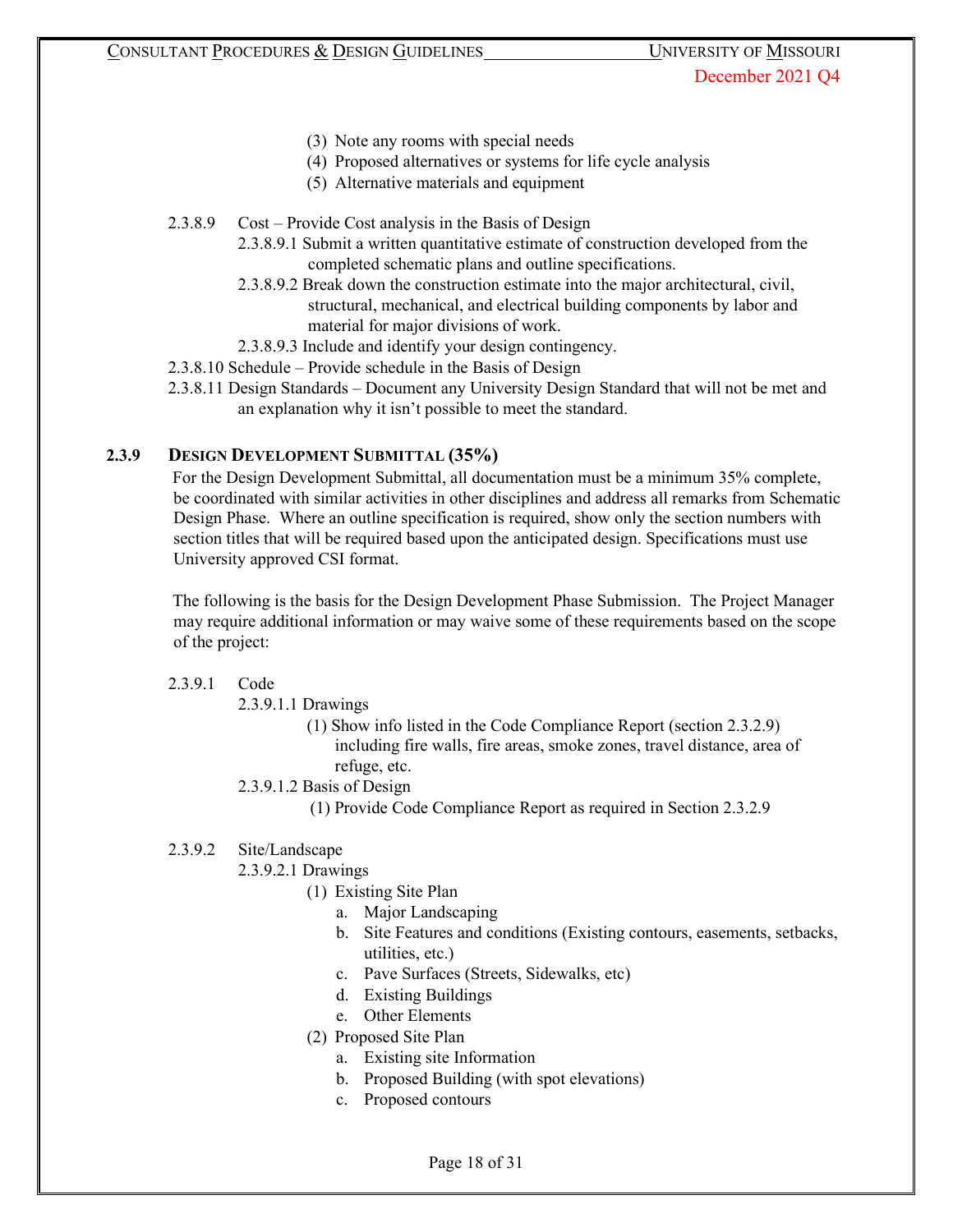- d. Key Design Elements
- e. Major landscaping
- f. Concept plan for drainage and grading
- g. Proposed utilities
- h. Vehicular access routes
- i. Pedestrian access routes
- j. Service Areas
- k. Project Limits/Phasing
- l. Site Access per ADA Standards
- (3) Demolition Plan
	- a. Erosion Control Measures
	- b. Tree Protection (4) Alternate Schemes
- 2.3.9.2.2 Basis of Design Report
	- (1) Establish Final Scope
	- (2) Analysis/Description of Conceptual Design Solutions
	- (3) Site Utilities Design Calculations for all site utilities
	- (4) Storm Water Management Report
	- (5) Erosion Control Report
	- (6) Site Lighting Photo Metrics and Calculations
	- (7) Alternative materials, systems, and equipment
- 2.3.9.2.3 Manual
- (1) Develop outline specifications
- (2) Provide material info as needed

#### 2.3.9.3 Architectural

- 2.3.9.3.1 Drawings
	- (1) Dimensioned Floor Plan of each level with structural grid (Including room names, dimensions, floor elevation, mechanical rooms, electrical room, telecom rooms, shafts, partition locations, janitor closets, vertical transportation, etc. All fire walls, smoke zones etc shall be shown.)
	- (2) Provide a Demolition Plan for each floor showing work to be removed. For roof demolition plan identify existing components and methods of attachment – provide photos of existing conditions.
	- (3) Roofing Plan (show all proposed or existing drains, indicate slope [high to low] with direction arrows, show all new or existing equipment, show all significant roof penetrations and structures, show roof access, and typical roofing sections identifying materials. )
	- (4) Reflected Ceiling Plan for each Floor
	- (5) Interiors
		- a. Indicate Materials and Finishes
	- (6) Building Exterior Elevations
		- e. Indicate surface material for all areas
		- f. Indicate finish grades
		- g. Demonstrate building accessibility
		- h. Indicate floor elevations above and below grade
		- i. Indicate any significant site features in close proximity to the building.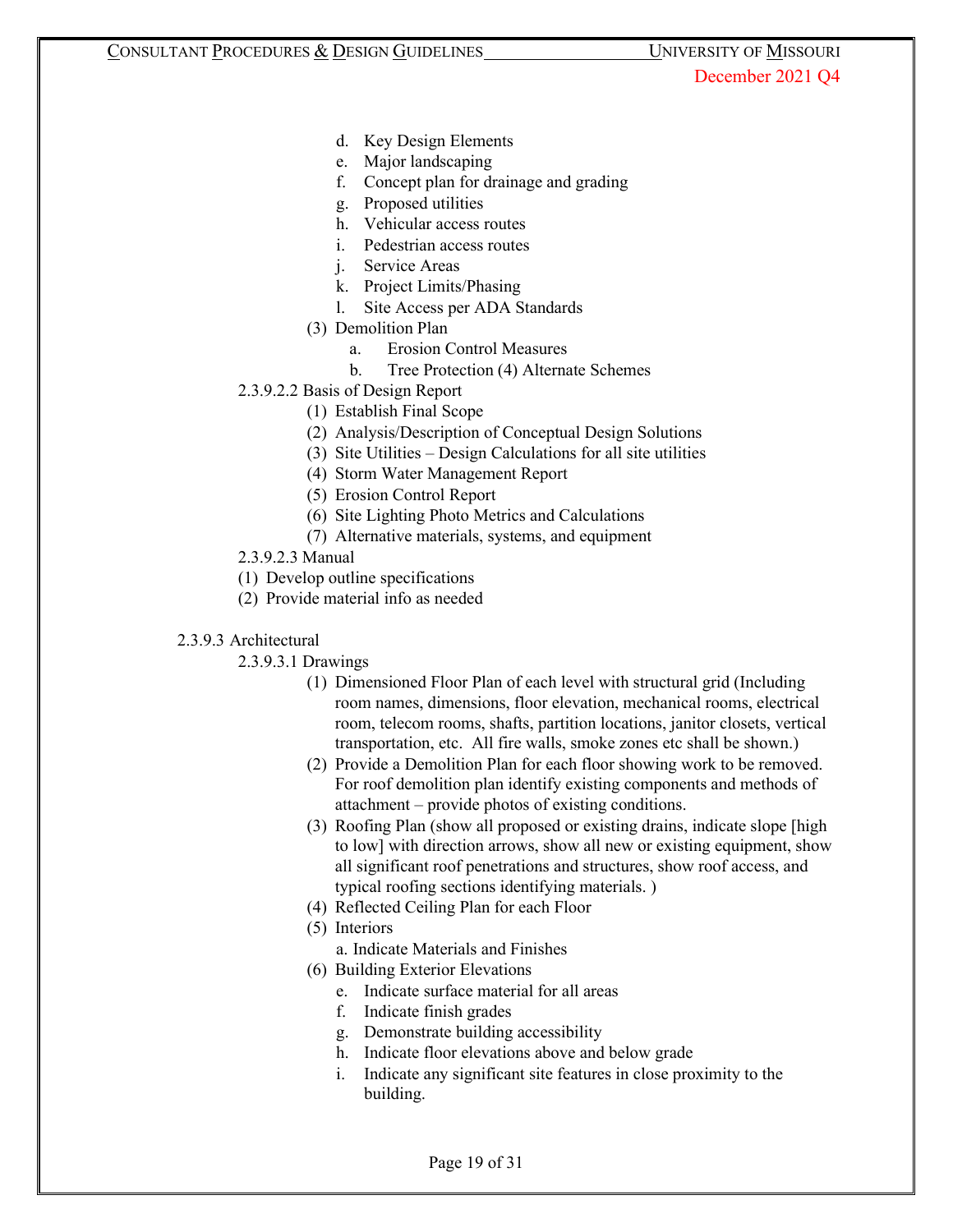- j. Indicate any exterior equipment
- k. Show all stairs, ramps, railings, etc.
- l. Existing and new work clearly identified
- (8) Interior Elevations
	- a. Building Interior elevations of typical spaces, areas of special interest, and areas of special complexity.
- (9) Building Sections
	- a. Set floor to floor dimensions
	- b. Establish floor elevations
	- c. Wall sections (at windows, solid walls, parapets, finished grades and footings, etc.)
	- d. Stairways
	- e. Elevators
	- f. Utility coordination cross sections
- (10) Detail Sections
	- a. One section for each type of wall construction
- 2.3.9.3.2 Basis of Design Report
	- (1) Area Analysis
	- (2) Gross Area Tabulations for net and gross design areas per floor
	- (3) Percentage of glass vs. gross wall area
	- (4) Provide Outline method of reroofing
	- (5) Provide narrative report discussing major design features and options (reroof)
	- (6) Alternative materials, systems, and equipment
- 2.3.9.3.3 Manual
	- (1) Develop outline specifications
	- (2) Provide material info as needed
- 2.3.9.4 Structural
	- 2.3.9.2.1 Drawings
		- (1) Conceptual Design
		- (2) Floor Plans (each level) and Roof Framing Plan
			- a. Fixed Colum reference lines
			- b. Basic Structural system and dimensions
				- c. Bearing Walls
				- d. Major bracing locations
				- e. Indicate typical bay dimension
			- f. Preliminary sizing of major components
				- g. Identify all framing members
					- h. Girders, beams, joists
			- (3) Structural Foundation Design
				- a. Footings
				- b. Foundation Walls
				- c. Grade Beams
			- (4) Details
				- a. Foundation Details
				- b. Typical framing details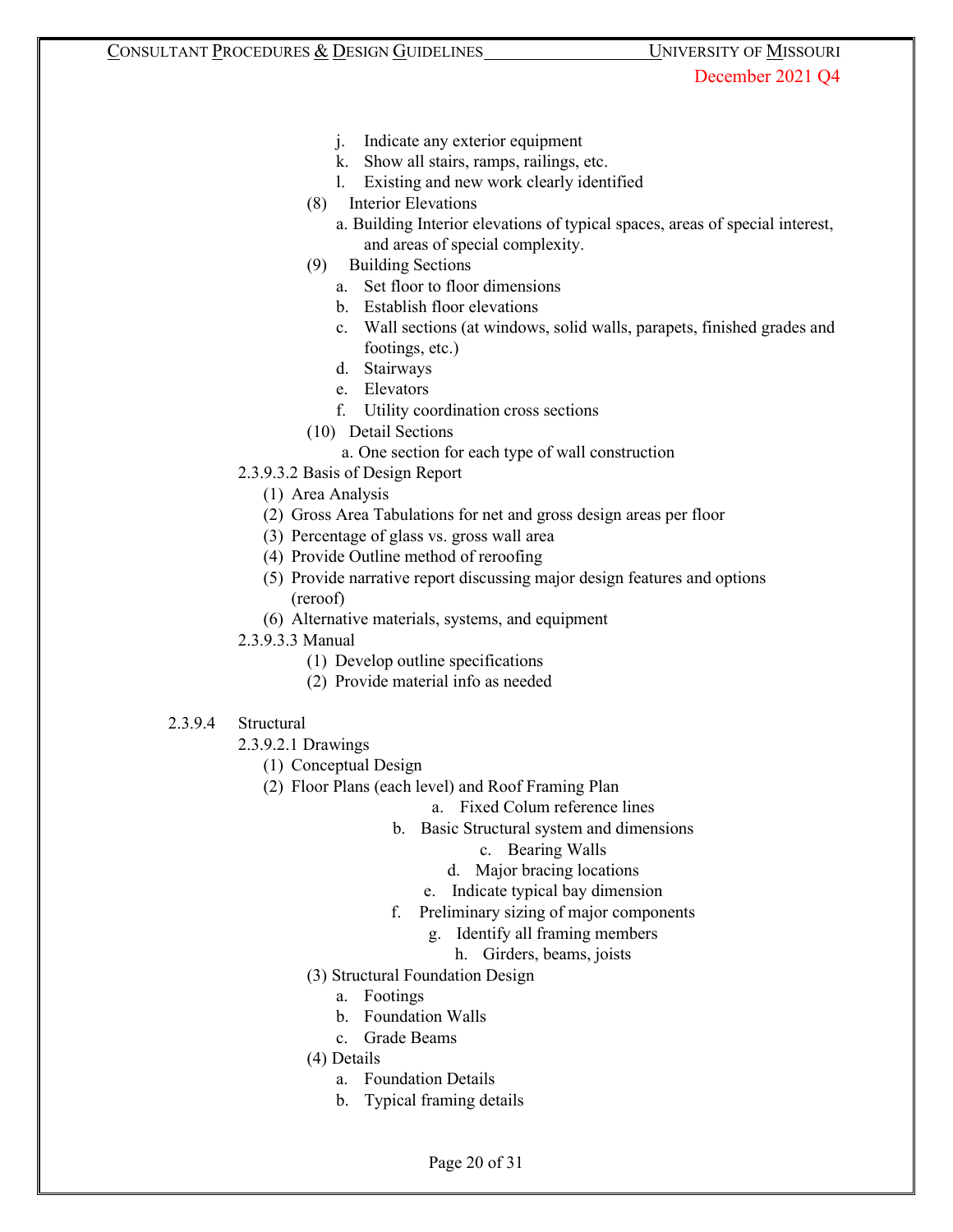- c. Sub drainage
- d. Waterproofing/Dampproofing
- 2.3.9.2.2 Basis of Design
	- (1) Comparative cost analysis of at least two structural systems
	- (2) Provide Live Loads, Wind Loads and Seismic Criteria used for structural design
	- (3) Provide design bearing/support capacity (soil bearing, pile capacity, caisson capacity) for foundation system geo-tech design criteria for shallow and deep foundations and earth structures.
	- (4) Describe the recommended structural system for new buildings

#### 2.3.9.2.3 Manual

- (1) Develop outline specifications
- (2) Provide material info as needed

## 2.3.9.3 Mechanical

- 2.3.9.3.1 Drawings
	- (1) Indicate existing mechanical equipment and all required demolition
	- (2) Demolition Plan for each floor showing all required demolition
	- (3) Indicate service mains, including steam, return, hot water, chilled water, condenser water, etc.
	- (4) Layout major components in equipment rooms; all equipment shall be drawn to scale and clearance shall be shown – scale should be no smaller than  $\frac{1}{4}$ " per 1'-0". Include evaluations to ensure adequate space
	- (5) Schedules Preliminary equipment capacities
	- (6) Floor Plan of each level showing major ductwork, zoning and shafts major ductwork should be drawn double line
	- (7) Floor Plan of each level showing major piping
	- (8) Provide Floor Plans for laboratories show room pressurization for each space and the offset required.
	- (9) Provide air and water flow diagrams for supply and exhaust air, and water distribution systems. Diagrams are to indicate flow rates in mains and branches to assist in balancing.
- 2.3.9.3.2 Basis of Design
	- (1) Block Load calculation for space cooling and heating (must include all inputs and outputs)
	- (2) Energy Analysis for at least three HVAC systems
	- (3) Energy Recovery Analysis
	- (4) Energy Conservation Analysis
	- (5) Connected Load Analysis
	- (6) Wind analysis for intakes and exhaust
	- (7) HVAC Load Calculations including ASHRAE 62.1 Ventilation calcs.
	- (8) Plant analysis and loads
	- (9) Proposed alternatives or systems for life cycle analysis
- 2.3.9.3.3 Manual
	- (1) Develop outline specifications
	- (2) Provide equipment cut sheets
	- (3) Provide material info as needed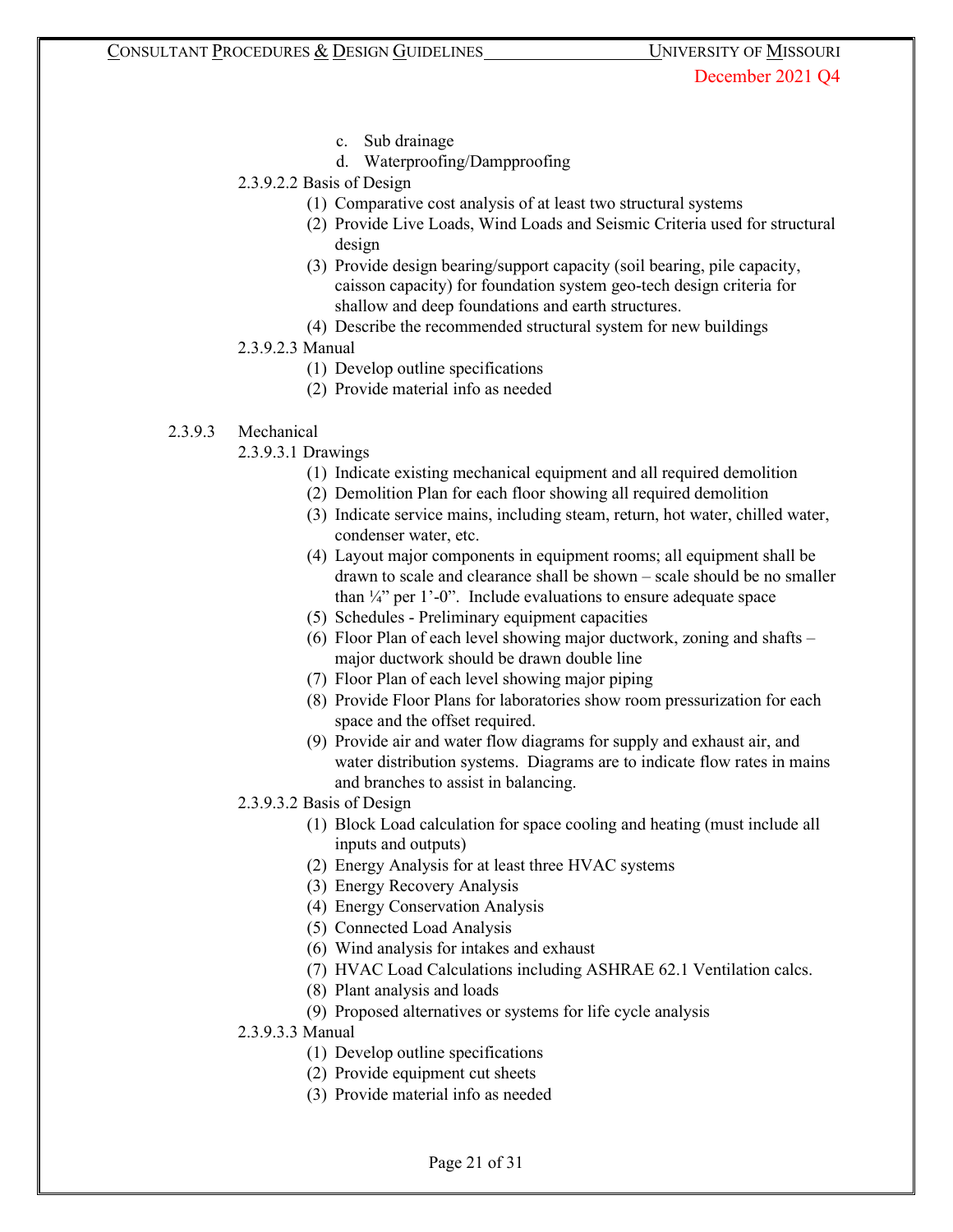# 2.3.12.6 Plumbing

2.3.9.6.1 Drawings

- (1) Indicate existing plumbing equipment
- (2) Layout major components in equipment rooms; all equipment shall be drawn to scale and clearance shall be shown
- (3) Schedules Preliminary equipment capacities
- (4) Floor Plan of each floor (show all plumbing fixtures, piping mains (sanitary, storm, potable, non-potable, sprinkler, gases, etc. and shafts
- (5) Show location of water, sanitary, storm and fire services to the building
- (6) Identify connections to major utilities
- 2.3.9.6.2 Basis of Design
	- (1) Plumbing load calcs for all systems including but not limited to (domestic cold water, hot water, sanitary sewer, soft water, compressed air, vacuum, natural gas, etc.)
	- (2) Alternative materials and equipment
- 2.3.9.6.3 Manual
	- (1) Develop outline specifications
	- (2) Provide equipment cut sheets
	- (3) Provide material info as needed
- 2.3.9.7 Fire Protection

2.3.9.7.1 Drawings

- (1) Indicate existing fire protection equipment or systems
- (2) Layout major components in equipment rooms; all equipment shall be drawn to scale and clearance shall be shown
- (3) Floor Plan (each level) showing occupancy hazard classifications and coverage requirement
- (4) Show all fire mains and standpipes
- 2.3.9.7.2 Basis of Design
	- (1) Water flow test data
	- (2) Description of system(s)
	- (3) Hydraulic Calculation for system sizing
	- (4) Alternative materials or equipment
- 2.3.9.7.3 Manual
	- (1) Develop outline specifications
	- (2) Provide equipment cut sheets
	- (3) Provide material info as needed
- 2.3.9.8 Electrical
	- 2.3.9.8.1 Drawings
		- (1) Indicate transformer location
		- (2) Demolition Plans Show floor plan of each floor with all required demolition.
			- (2) Layout major components of the existing systems including power, emergency power, communications and fire alarm systems. All equipment shall be drawn to scale and clearance shall be shown.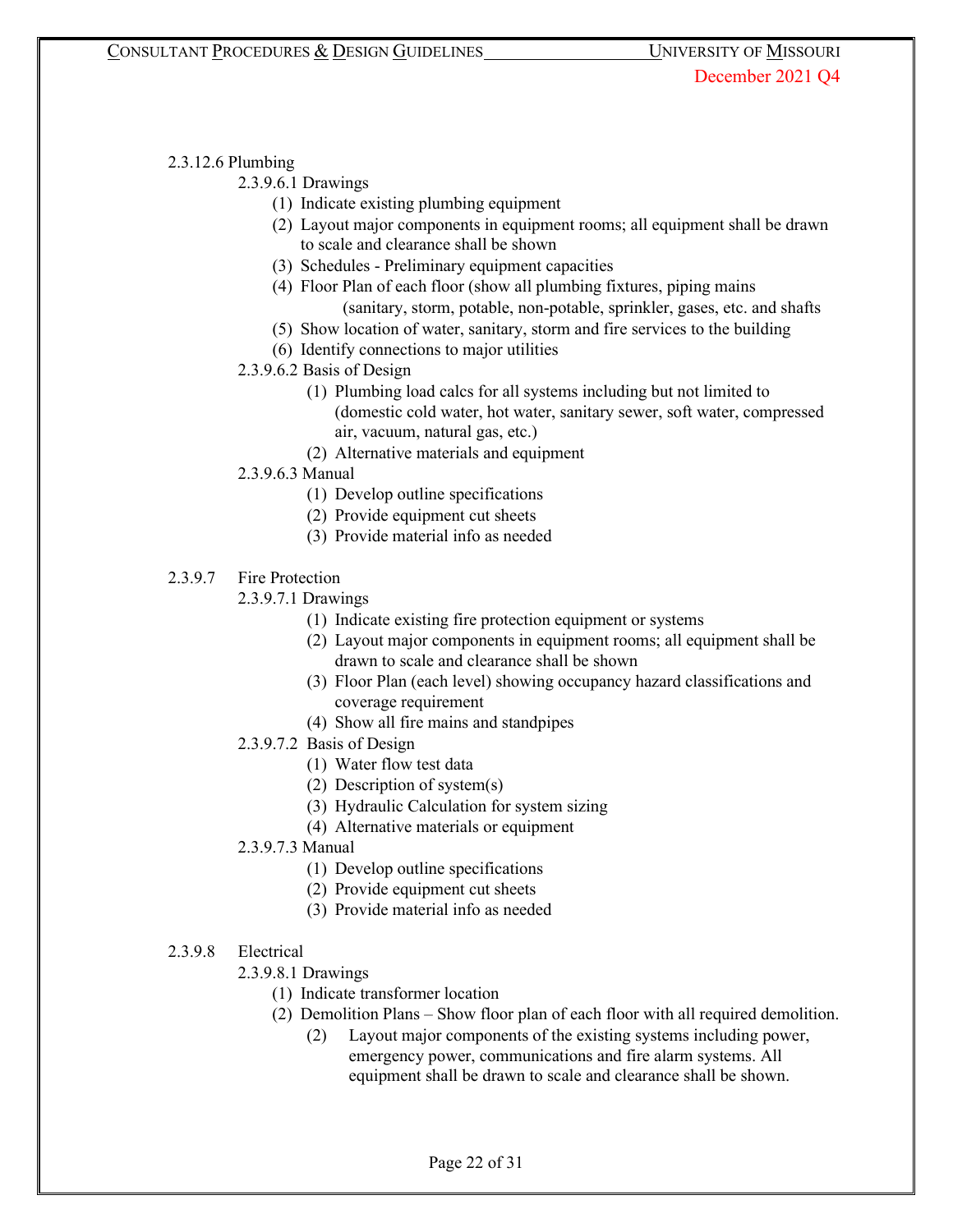- (3) Layout major components of new systems including power, communications and fire alarm systems. All equipment shall be drawn to scale and include required clearances.
- (4) Floor Plan of each level showing power receptacles, J-boxes, occupancy sensors, exit lights, fire alarm devices
- (5) Floor Plan of each level showing exit lights and fire alarm devices
- (6) Floor Plan of each level showing telecom
- (7) Ceiling Plan of each level showing light fixtures
- (8) Provide single line electrical distribution diagrams showing primary service to substations and secondary service to distribution switchboards, motor control center, and panel boards for power and lighting. Show all conduit sizes and the size and number of conductors. Provide for both existing and new electrical system
- (9) One line riser diagram of Fire Alarm System
- (10) Light fixture schedule
- (11) Indicate the point of connection to external utilities, i.e., high voltage, telephone, and signal systems.
- 2.3.9.8.2 Basis of Design
	- (1) Electrical Plant Analysis including all load calculations
	- (2) Criteria for lighting used and lighting Photometrics for all spaces
	- (3) Criteria for electrical system
	- (4) Proposed alternatives or systems for life cycle analysis
	- (5) Alternative materials and equipment
- 2.3.9.8.3 Manual
	- (1) Develop outline specifications
	- (2) Provide equipment cut sheets
	- (3) Provide material info as needed
- 2.3.9.9 Energy Analysis
	- 2.3.9.9.1 Building Envelop Analysis
		- (1) Recommendations for overall building envelop
			- (2) Review of thermal vapor flow and moisture
				- (3) Recommendation for vapor barriers
				- (4) Recommendation for vapor isolation
					- (5) ASHRAE 90.1 analysis
	- 2.3.9.9.2 Energy Study
		- (1) ASHRAE 90.1 HVAC calculations
		- (2) ASHRAE 90.1 Electrical Calculations
- 2.3.9.10 Cost Provide Cost analysis in the Basis of Design
	- 2.3.9.10.1 Submit a written quantitative estimate of construction developed from the completed design development plans and outline specifications.
	- 2.3.9.10.2 Break down the construction estimate into the major architectural, civil, structural, mechanical, and electrical building components by labor and material for major divisions of work.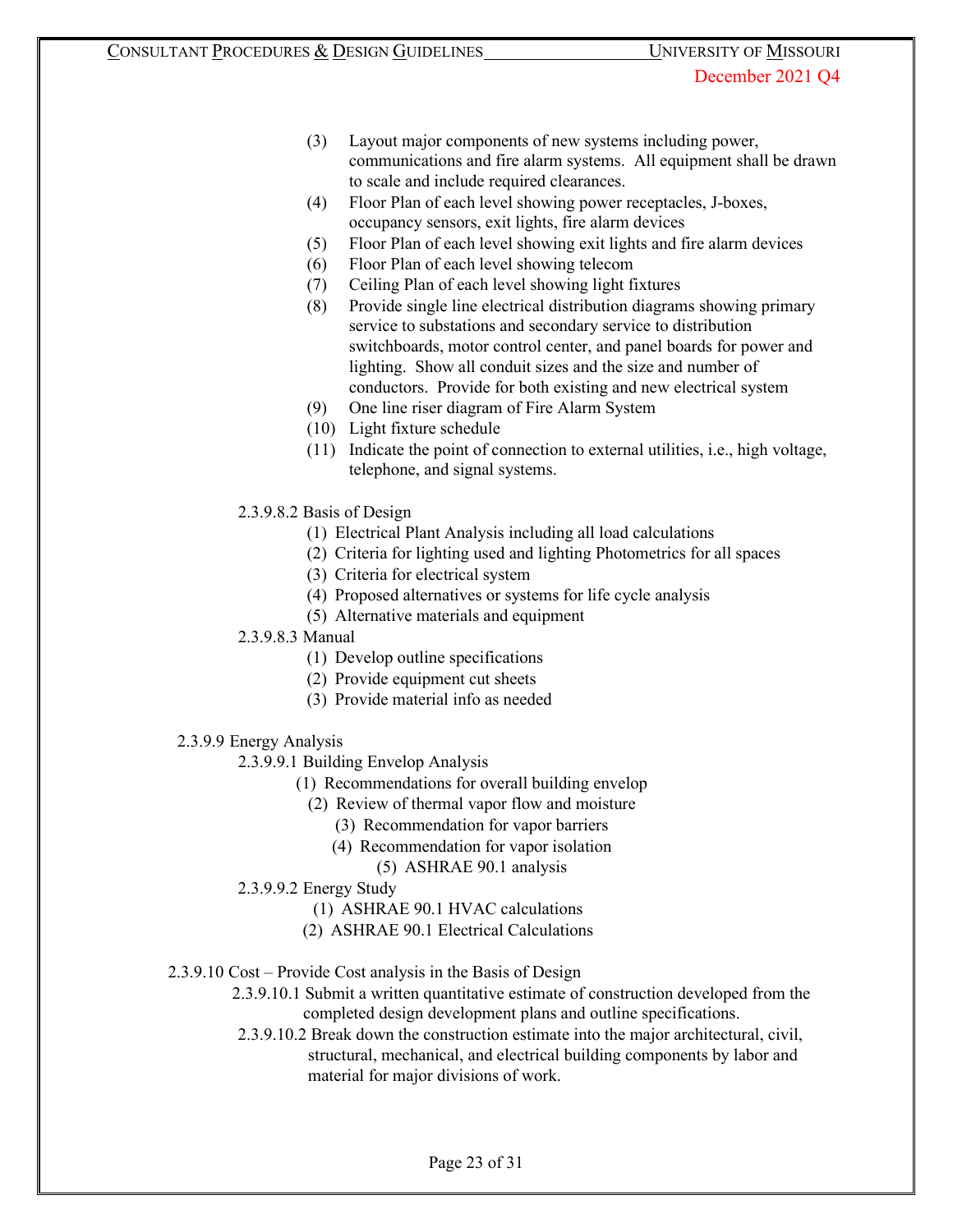- 2.3.9.10.3Show estimated contractor overhead and profit, unit costs applied and materials and labor quantities.
- 2.3.9.10.4 Include and identify your design contingency.

2.3.9.11 Schedule – Provide schedule in the Basis of Design

# **2.3.10 CONSTRUCTION DOCUMENT SUBMITTAL (100%)**

For the 100% Construction Document Submittal, all documentation must be 100% complete, be coordinated with similar activities in other disciplines and address all remarks from previous submittals. The agreement may require additional Construction Document submittals at 50%, 75%, etc. Those documents must be completed to the percentage indicated.

The following is the basis for the 100% Construction Document Submission. The Project Manager may require additional information or may waive some of these requirements based on the scope of the project:

#### 2.3.10.1 Code

2.3.10.1.1 Drawings

(1) Show info listed in the Code Compliance Report (section 2.3.2.9) including fire walls, fire areas, smoke zones, travel distance, area of refuge, etc.

2.3.10.1.2 Basis of Design

(1) Provide Code Compliance Report as required in Section 2.3.2.9

#### 2.3.10.2 Site/Landscape

2.3.10.2.1 Drawings

- (1) Existing Site Plan
	- a. Major Landscaping
	- b. Site Features and conditions (Existing contours, easements, setbacks, utilities, etc.)
	- c. Pave Surfaces (Streets, Sidewalks, etc)
	- d. Existing Buildings
	- e. Other Elements
- (2) New Site Plan
	- a. Existing site Information
	- b. Building Footprint and elevations
	- c. Contours
	- d. Key Design Elements
	- e. Major landscaping
	- f. Drainage and grading Plan
	- g. Vehicular access routes
	- h. Pedestrian access routes
	- i. Service Areas
	- j. Project Limits/Phasing
	- k. Site Access per ADA Standards
	- l. Parking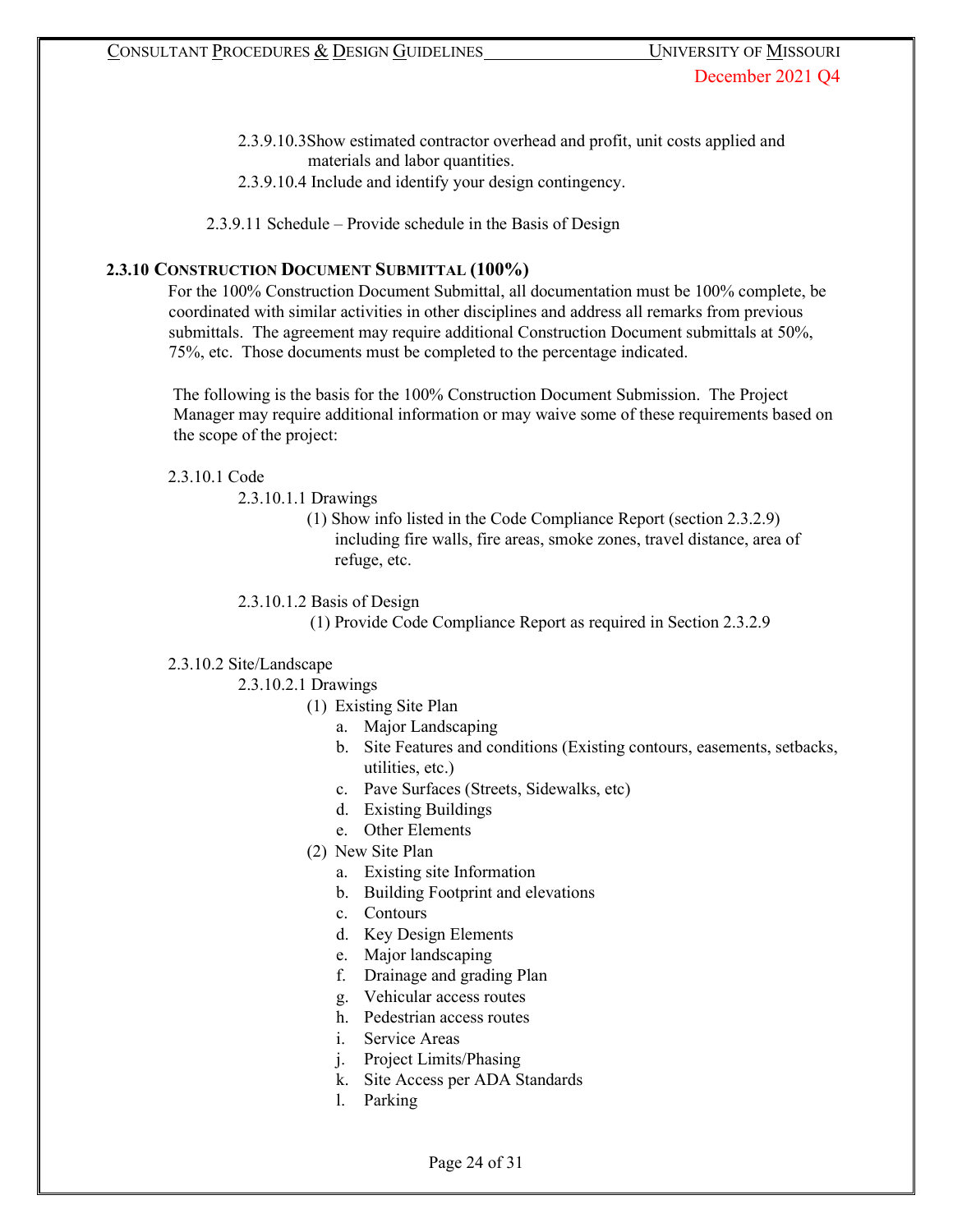- m. Project construction limits, construction fencing, and contractor access will be clearly shown on the site plan drawings. Included will be any required tree protection
- (3) Demolition Plan
	- a. Erosion Control Measures
	- b. Tree Protection
	- c. Structures
- (4) Landscape Plan and Details
- (5) Utility Plan and Details (6) Profiles of all utilities and roads
- (7) Details Utilities, Paving, etc.
- 2.3.10.2.2 Basis of Design
	- (1) Final Scope
	- (2) Analysis/Description of Design Solutions
	- (3) Site Utilities Design Calculations for all site utilities
	- (4) Storm Water Management Report
	- (5) Erosion Control Report
	- (6) Alternative materials, systems, and equipment
- 2.3.10.2.3Manual
	- (1) Detailed Specifications
- 2.3.10.3 Architectural
	- 2.3.10.3.1 Drawings
		- (1) Dimensioned Floor Plan of each level with structural grid (Including room names, dimensions, floor elevation, mechanical rooms, electrical room, telecom rooms, shafts, partition locations, janitor closets, vertical transportation, etc. All fire walls, smoke zones etc shall be shown.)
		- (2) Provide a Demolition Plan for each floor showing work to be removed. For roof demolition plan identify existing components and methods of attachment – provide photos of existing conditions.
		- (3) Roofing Plans shall include all features and elements of the roof. Show all new and/or existing drains, indicate slope [high to low] with direction arrows, show all new or existing equipment, show all significant roof penetrations and structures, show roof access, and roofing sections identifying all materials. On reroofing projects, clearly indicate items to be demolished and/or removed, existing materials to remain and new materials and construction. The following items should be shown on the roof plans, accurately located, and drawn to scale. a. Mechanical units, exhaust fans, vents
			- b. Piping, conduit, and related supports
			- c. Roof walkways, screens, hatches, and ladders.
			- d. Roof drains, overflow drains, and scuppers
			- e. Miscellaneous penetrations
			- f. Expansion joints and area divided curbs
			- g. Gutters and downspouts
			- h. Valley, ridges, saddles and crickets
		- (4) Roof Plan Details shall include complete details of roof system and components: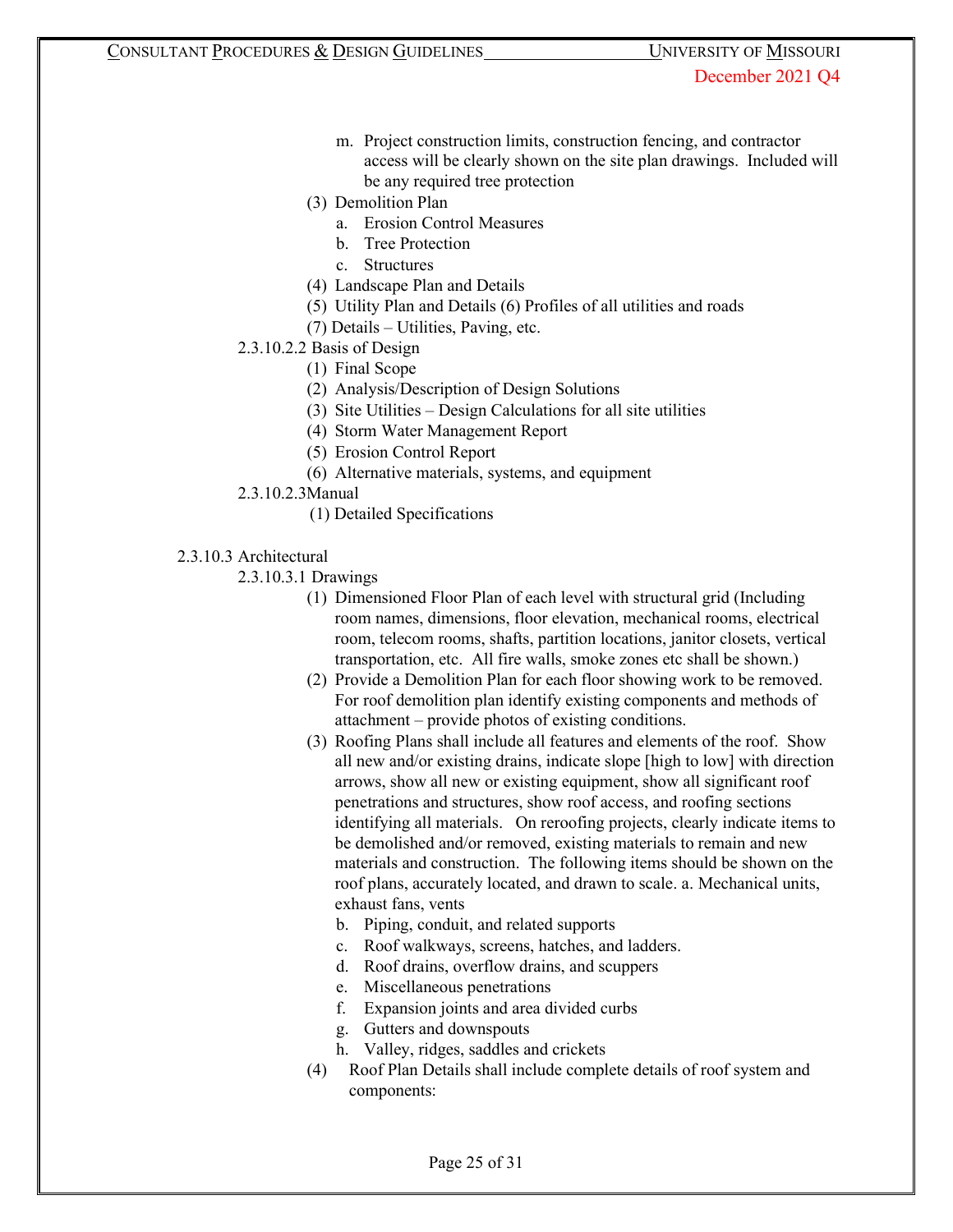- a. Each roof perimeter condition
- b. Each penetration condition, including vent flashing
- c. Each roof-related sheet metal fabrication
- d. Equipment curbs, skylight curbs, and roof hatches
- e. Roof expansion joints and area dividers
- f. Piping  $&$  equipment supports $\setminus$
- g. Typical roof drain and overflow drain including sumps and flashings
- h. Scuppers
- i. Flashing details including roof deck and wall substrate and other adjacent materials; insulation including separate layers and vapor retarders; roof and flashing membrane; cant strips; flashing attachment; counterflashing and reglets; sealants; wood nailers and blocking, including adequate attachment
- (5) Reflected Ceiling Plan for each Floor Show ceiling grid layout, coffers, drop soffits and changes in height, light fixtures, HVAC diffusers, sprinklers, speakers, smoke detectors, etc.
- (6) Interiors
	- a. Indicate Materials and Finishes
	- b. Details of interior and exterior doors, windows, toilet partitions, etc.
- (7) Schedules
	- a. Finish Schedule- Indicate finishes for all spaces including textures, colors, etc, give ceiling heights for each space, use university assigned room numbers
	- b. Door Schedules give location, type, size , material, hardware information, and fire rating
	- c. Window Schedule Type, size, material, lintel requirements, and elevation of each window
- (8) Building Exterior Elevations
	- a. Indicate surface material for all areas
	- b. Indicate finish grades
	- c. Demonstrate building accessibility
	- d. Indicate floor elevations above and below grade
	- e. Indicate any significant site features in close proximity to the building.
	- f. Indicate all expansion and control joints
	- g. Indicate any exterior equipment
	- h. Show all stairs, ramps, railings, etc.
	- i. Existing and new work clearly identified
- (9) Interior Elevations
	- a. Building Interior elevations of typical spaces, areas of special interest, and areas of special complexity.
- (10) Building Sections
	- a. Minimum of one longitudinal and one transverse section
	- b. Floor elevations
	- c. Floor to floor dimensions
	- d. Indicate ceilings in proper relation to floors
	- e. Method and extent of insulating exterior envelope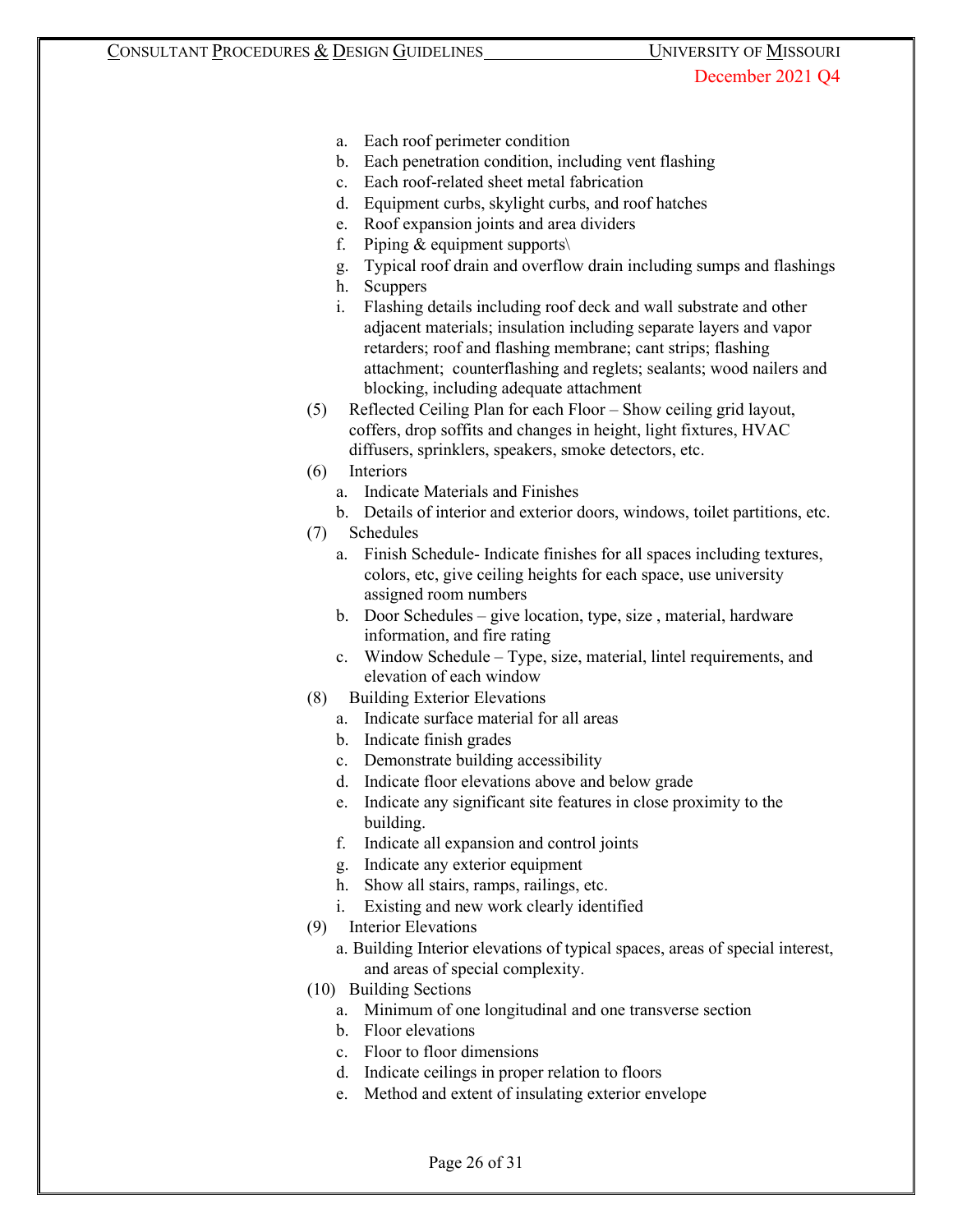- f. Wall sections (at windows, solid walls, parapets, finished grades and footings, etc.)
- g. Stairways
- h. Elevators
- i. Utility coordination cross sections for all congested areas
- 2.3.10.3.2 Basis of Design Report
	- (1) Area Analysis
	- (2) Gross Area Tabulations for net and gross design areas per floor
	- (3) ASHRAE 90.1 Calculations
	- (4) Provide narrative report discussing major design features (reroof)
	- (5) Alternative materials, systems, and equipment
- 2.3.10.3.3 Manual
	- (1) Detailed Specifications
- 2.3.10.4 Structural

2.3.10.4.1 Drawings – Structural Drawings shall provide complete details of all structural components so that no additional structural design will be required for the preparation of the shop drawings except for standard connection details and fabrication calculations.

- (1) Structural Floor Plans, each level and Roof Framing Plan
	- a. Fixed Colum reference lines
	- b. Basic Structural system and dimensions
	- c. Bearing Walls
	- d. Major bracing locations
	- e. Indicate typical bay dimension
	- f. Sizing of major components
	- g. Identify all framing members Girders, beams, joists
- (2) Structural Foundation Design
	- a. Footings
	- b. Foundation Walls
	- c. Grade Beams
- (3) Sections
	- a. Typical sections of floor and roof systems, identify materials,
		- thickness, depths, etc. Provide appropriate details to define structure.
- (4) Details
	- a. Typical details for openings in floors, walls with limitations clearly noted
	- b. Foundation Details
	- c. Typical framing details
	- d. Sub drainage
	- e. Waterproofing
- 2.3.10.4.2 Basis of Design
	- (1) Describe existing conditions of the structural system for existing buildings.
	- (2) Describe the structural system for new buildings
	- (3) Provide Live Loads, Wind Loads and Seismic Criteria used for structural design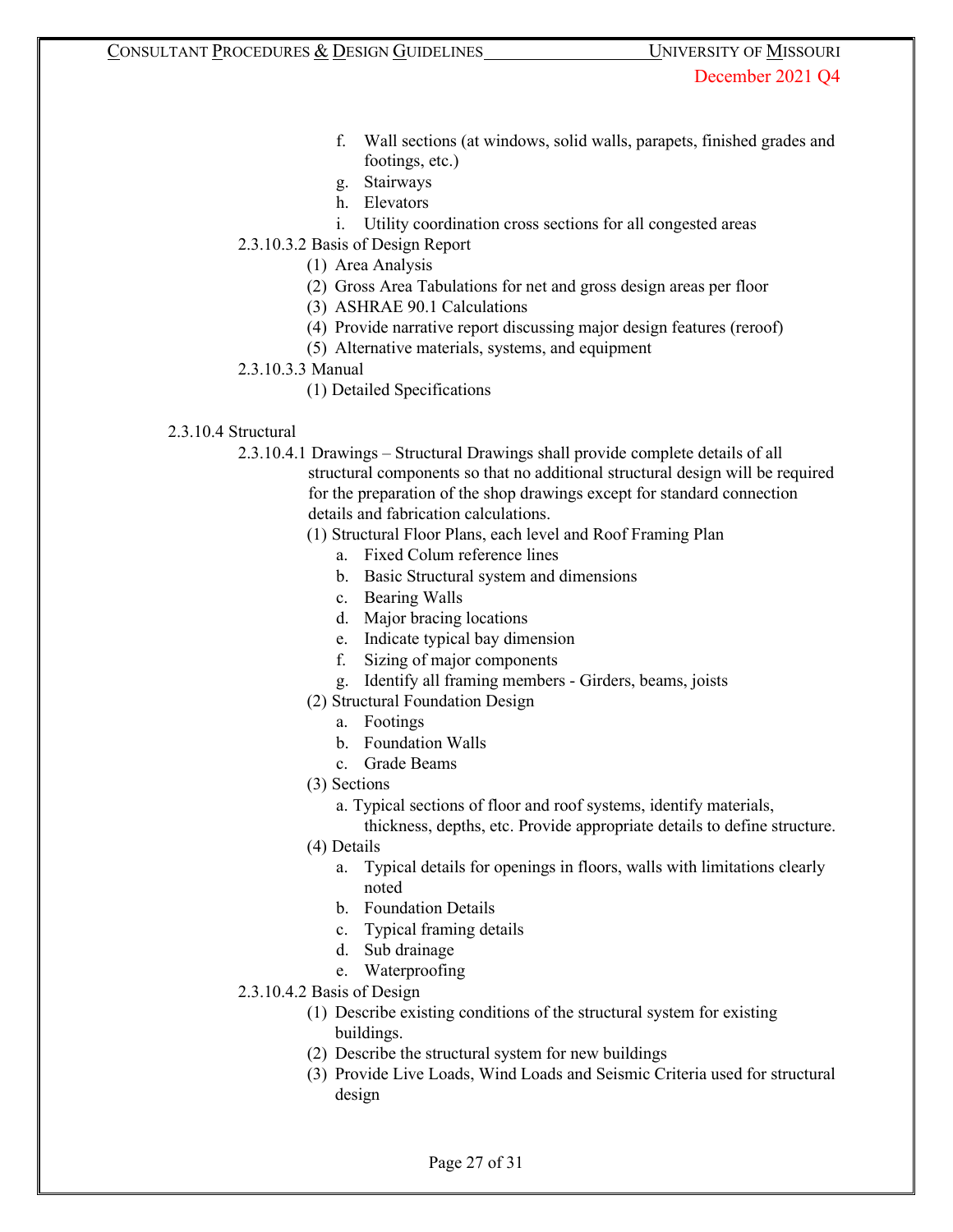- (4) Provide design bearing/support capacity (soil bearing, pile capacity, caisson capacity) for foundation system geo-tech design criteria for shallow and deep foundations and earth structures (5) Provide material info as needed
- 2.3.10.4.3 Manual
	- (1) Detailed specifications

## 2.3.10.5 Mechanical

- 2.3.10.5.1 Drawings
	- (1) Indicate existing mechanical equipment and all required demolition
	- (2) Demolition Plan for each floor showing all required demolition
	- (3) Indicate service mains, including steam, return, hot water, chilled water, condenser water, etc.
	- (4) Equipment rooms all equipment, ductwork and piping shall be drawn to scale and clearance shall be shown – scale should be no smaller than  $\frac{1}{4}$ " per 1'-0". Include evaluations to ensure adequate space (See design guidelines in Section 3)
	- (5) Schedules provide schedules for all mechanical equipment, steam traps, air devices, etc, showing sizes, capacities, HP, CFM, electrical characteristics, locations, features (see design guidelines in Section 3 for more details on schedules)
	- (6) Floor Plan of each level showing all ductwork, ductwork should be drawn double line, terminal boxes, dampers, diffuser and associated CFM
	- (7) Floor Plan of each level showing all piping and valves
	- (8) Provide Floor Plans for laboratories show room pressurization for each space and the offset required.
	- (9) Provide air and water flow diagrams for supply and exhaust air, and all water and/or steam, condensate distribution systems. Diagrams are to indicate flow rates in mains and branches to assist in balancing.
	- (10) Control schematics for each type of system, point listing, and sequence of operation
	- (11) Provide sections as required (and as requested by the Project Manager) to clearly show the Work in 3 dimensions
- 2.3.10.5.2 Basis of Design
	- (1) HVAC Load Calculations including ASHRAE 62.1 Ventilation calcs. (Must include all inputs and outputs)
	- (2) Plant analysis and loads and connected load analysis
	- (3) Energy analysis for systems requested by the PM
	- (4) Energy recovery analysis
	- (5) Energy conservation analysis
	- (6) Proposed alternatives or systems for life cycle analysis
	- (7) Alternative materials and equipment
	- (8) Provide equipment cut sheets
	- (9) Provide material info as needed
- 2.3.10.5.3 Manual
	- (1) Detailed specifications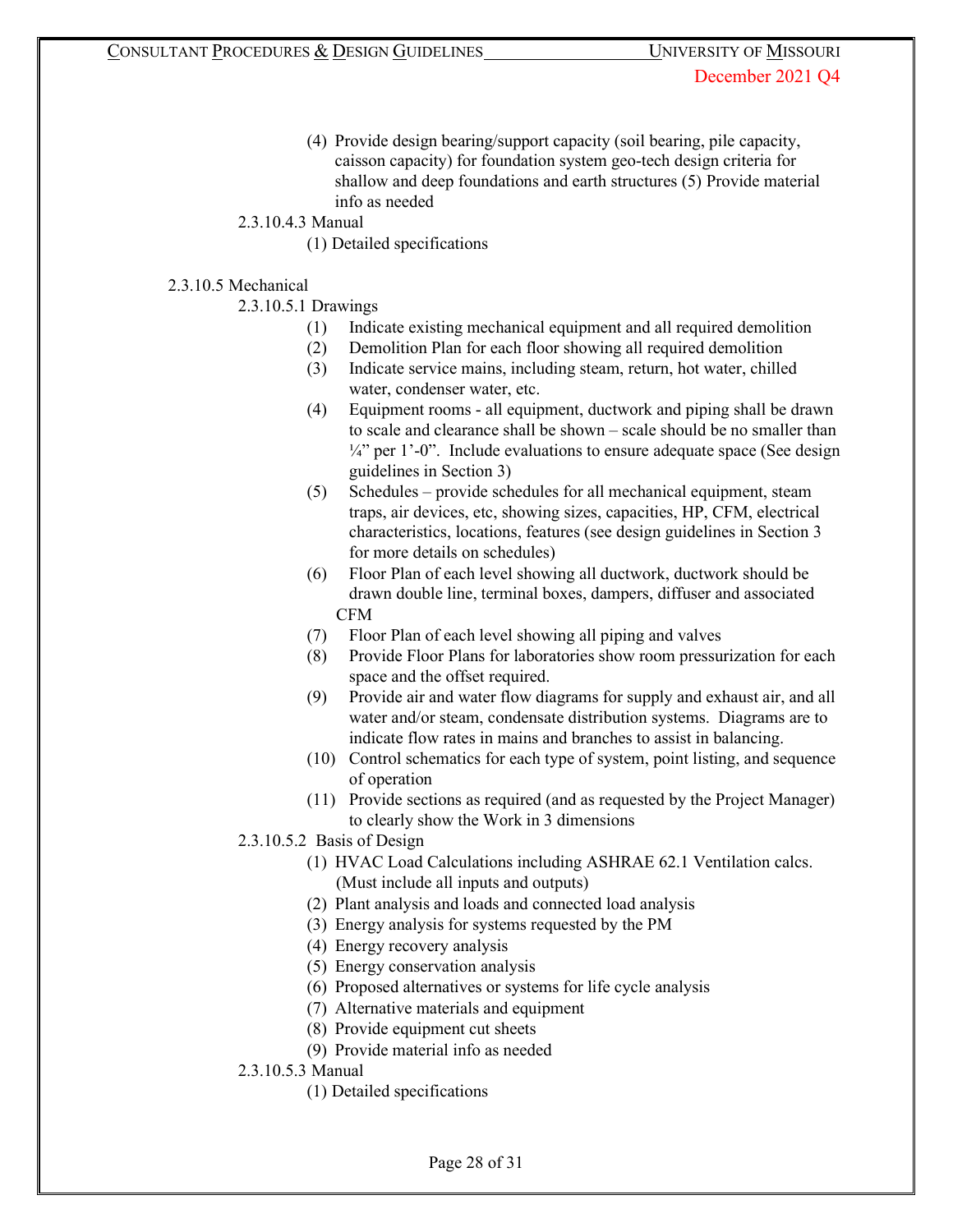#### 2.3.10.6 Plumbing

2.3.10.6.1 Drawings

- (1) Indicate all existing plumbing equipment and all demolition required
- (2) Demolition Plan for each floor showing all required demolition
- (3) Indicate service mains, including domestic water, fire protection water, sanitary and storm sewer, etc.
- (4) Equipment rooms all equipment, ductwork and piping shall be drawn to scale and clearance shall be shown – scale should be no smaller than  $\frac{1}{4}$ " per 1'-0". Include evaluations to ensure adequate space (See design guidelines in Section 3)
- (5) Schedules provide schedules for all plumbing equipment and fixtures showing sizes, capacities, HP, electrical characteristics, locations, features (see design guidelines in Section 3 for more details on schedules)
- (6) Floor Plan of each level showing all piping, valves, and plumbing fixtures
- (7) Provide water flow diagrams for water distribution systems. Diagrams are to indicate flow rates in mains and branches to assist in balancing. (8) Provide riser diagrams for potable water, hot water, sanitary sewer (waste and vent), storm sewer, non-potable water, deionized water, compressed air, vacuum, all gas piping systems, etc
- (9) Provide details of water heaters, heat exchangers showing all piping, valves and accessories.
- 2.3.10.6.2 Basis of Design
	- (1) Plumbing load calcs for all systems including but not limited to (domestic cold water, hot water, sanitary sewer, soft water, compressed air, vacuum, natural gas, etc.)
	- (2) Alternative materials and equipment
	- (3) Equipment cut sheets
- 2.3.10.6.3 Manual
	- (1) Detailed specifications

## 2.3.10.7 Fire Protection

- 2.3.10.7.1 Drawings
	- (1) Indicate existing fire protection equipment or systems
	- (2) Layout all components in equipment rooms; all equipment shall be drawn to scale and clearance shall be shown
	- (3) Floor Plan (each level) showing occupancy hazard classifications and coverage requirement
	- (4) Show all fire mains and standpipes
	- (5) Show location of all valves, flow switches, tamper switch (6) Show drain piping and test location and associated details.
- 2.3.10.7.2 Basis of Design
	- (1) Provide load calculations for system sizing
	- (2) Provide equipment cut sheets
	- (3) Alternative materials or equipment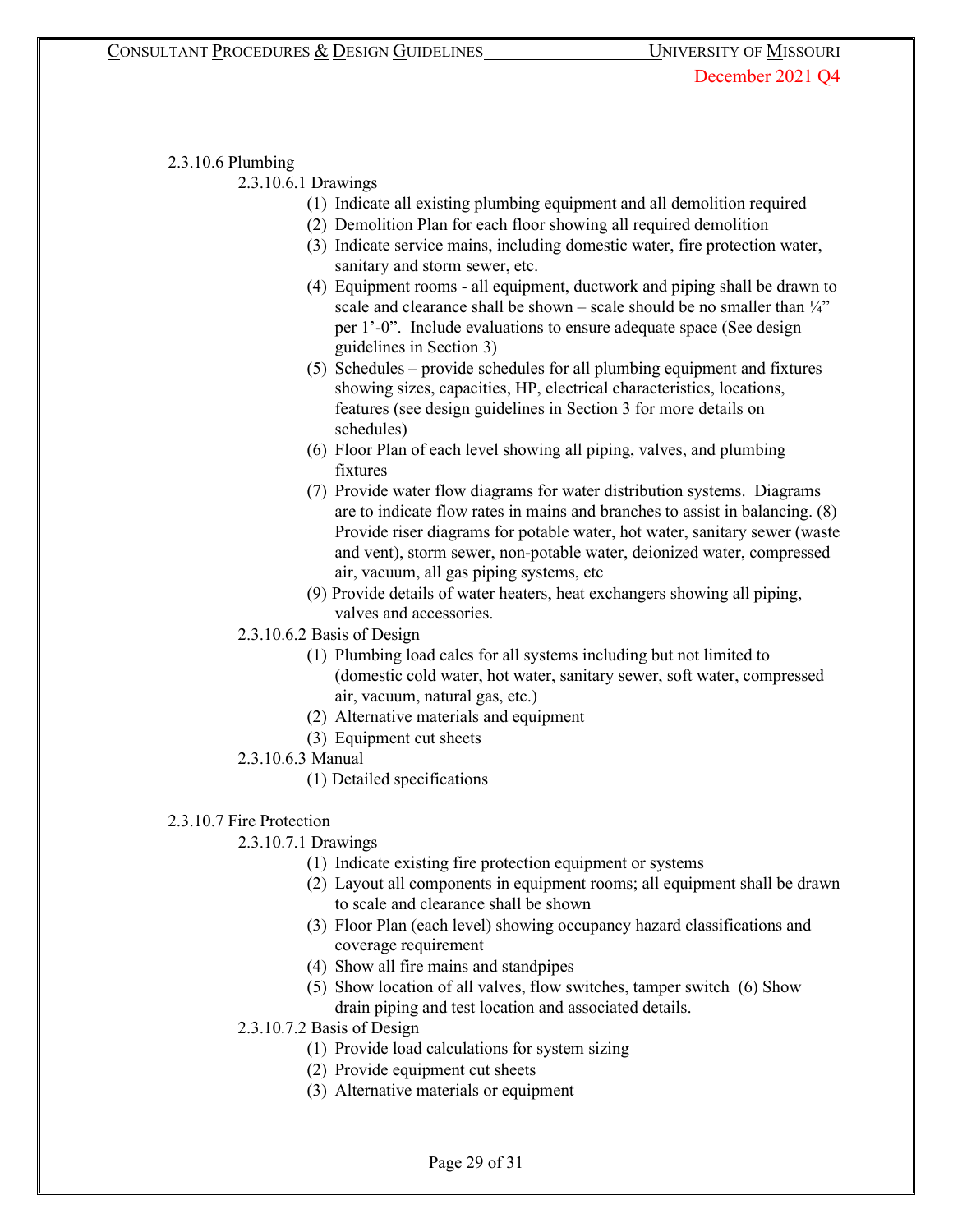2.3.10.7.3 Manual

(1) Detailed specifications

2.3.10.8 Electrical

2.3.10.8.1 Drawings

- (1) Indicate transformer location
- (2) Demolition Plans Show floor plan of each floor with all required demolition.
- (3) Layout major components of the existing systems including power, emergency power, communications and fire alarm systems. All equipment shall be drawn to scale and clearance shall be shown.
- (4) Layout major components of new systems including power, communications and fire alarm systems. All equipment shall be drawn to scale and include required clearances.
- (5) Power Distribution Plan showing location of incoming service (transformers and primary switches), generators, main switchgear, motor control centers, and panel boards.
- (6) Floor Plan of each level showing power receptacles, J-boxes, occupancy sensors
- (7) Floor Plan of each level showing exit lights and fire alarm devices, control panel and auxiliary panels.
- (7) Floor Plan of each level showing telecom
- (8) Ceiling Plan of each level showing light fixtures
- (9) Provide single line electrical distribution diagrams showing primary service to substations and secondary service to distribution switchboards, motor control center, and panel boards for power and lighting. Show all conduit sizes and the size and number of conductors. Provide for both existing and new electrical system
- (10) One line riser diagram of Fire Alarm System showing all devices including the fire sprinkler flow and tamper switches, etc.
- (11) One line riser diagram for telecom, security and other systems.
- (11) Light fixture schedule include at a minimum: fixture type, lamp and ballast information, reflector, lens and louver information, mounting method, etc.
- (12) Indicate the point of connection to external utilities, i.e., high voltage, telephone, and signal systems.
- (13) Provide Schedules for all panel boards, motor control centers, and distribution panels, main switchgear.
- 2.3.10.8.2 Basis of Design
	- (1) Electrical Plant Analysis including all load calculations
	- (2) Criteria for lighting used and photometric info for all spaces
	- (3) Criteria for electrical system
	- (4) Provide equipment cut sheets
	- (5) Provide material info as needed
- 2.3.10.8.3 Manual
	- (1) Detailed specifications